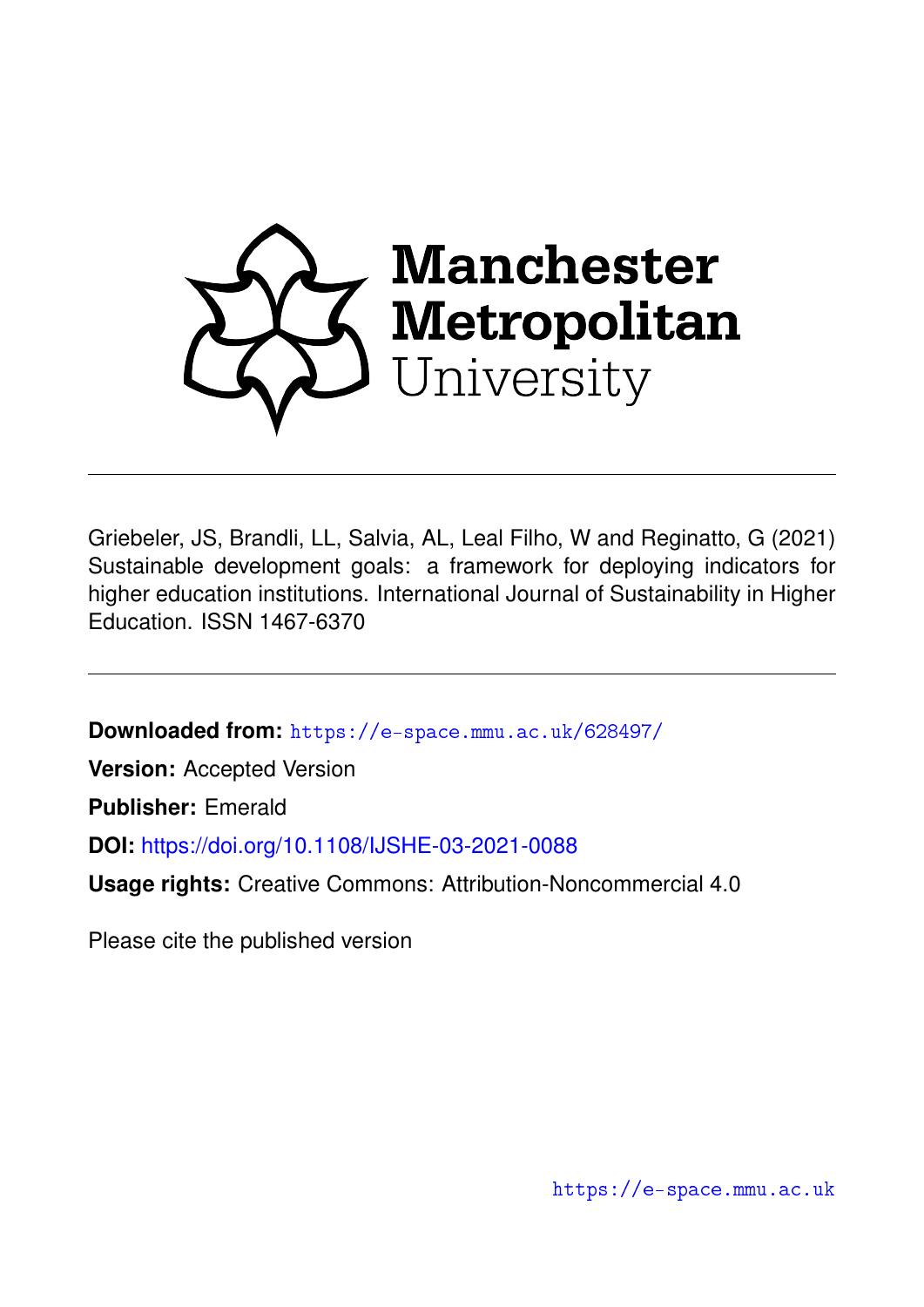# **Sustainable Development Goals: a framework for deploying indicators for higher education institutions**

## **International Journal of Sustainability in Higher Education 01 Jan 2021 http://doi.org/10.1108/IJSHE-03-2021-0088**

Juliane Sapper Griebeler<sup>a</sup>, Luciana Londero Brandli<sup>b</sup>, Amanda Lange Salvia<sup>c\*</sup>, Walter Leal Filho<sup>d</sup>, Giovana Reginatto<sup>e</sup>

<sup>a</sup> Graduate Program in Civil and Environmental Engineering, University of Passo Fundo, BR 285, Passo Fundo/RS, Brazil. E-mail[: juligriebeler@gmail.com](mailto:juligriebeler@gmail.com)

<sup>b</sup> Graduate Program in Civil and Environmental Engineering, University of Passo Fundo, BR 285, Passo Fundo/RS, Brazil. E-mail[: brandli@upf.br](mailto:brandli@upf.br)<br>
c Graduate Program in Civil and Environmental Engineering, University of Passo Fundo, BR 285, Passo

Fundo/RS, Brazil. E-mail[: amandasalvia@gmail.com](mailto:amandasalvia@gmail.com) \*corresponding author

<sup>d</sup> European School of Sustainability Science and Research, Hamburg University of Applied Sciences, Ulmenliet 20, D-21033 Hamburg, Germany. E-mail: [walter.leal2@haw-hamburg.de](mailto:walter.leal2@haw-hamburg.de)

<sup>e</sup> Graduate Program in Civil and Environmental Engineering, University of Passo Fundo, BR 285, Passo Fundo/RS, Brazil. E-mail: Giovana Reginatto [gioreginato@gmail.com](mailto:gioreginato@gmail.com)

## **Abstract**

**Purpose:** This paper aims to analyse the extent to which the Sustainable Development Goals (SDGs) are being considered at Higher Education Institutions (HEIs) and propose and test the possible acceptance of a list of indicators to evaluate the contribution of HEIs to the SDGs.

**Design/methodology/approach:** The methodology consisted of the collection of indicators of sustainable development based on existing bibliography. Afterwards, a set of indicators related to the SDGs were selected, based on the most frequent SDGs' expressions found in the selected indicators. A sample of researchers was also asked to indicate to which extent this set of indicators is perceived as relevant.

**Findings:** The results indicated an initial list with 432 indicators, of which 268 were selected for having at least one of the keywords searched for, related to the SDG descriptions and targets. Thus, redundant indicators were excluded and, when necessary, indicators were aggregated, resulting in a final list of 61 indicators.

**Originality:** The set of indicators resulted from this analysis was considered appropriate to evaluate the contribution of HEIs towards the SDGs, demonstrating that it might not be necessary to create new indicators for that purpose.

Keywords: 2030 Agenda; performance; evaluation; HEIs; indicators; sustainability.

## **1 Introduction**

The discussion on sustainable development has intensified since the 70's involving a set of efforts, conferences and global actions. As these debates advance, numerous solutions and oppositions have arisen on how to contribute to sustainable development (Mebratu, 1998; Clugston and Calder 2000; Lozano *et al.,* 2013; Slaymark 2018).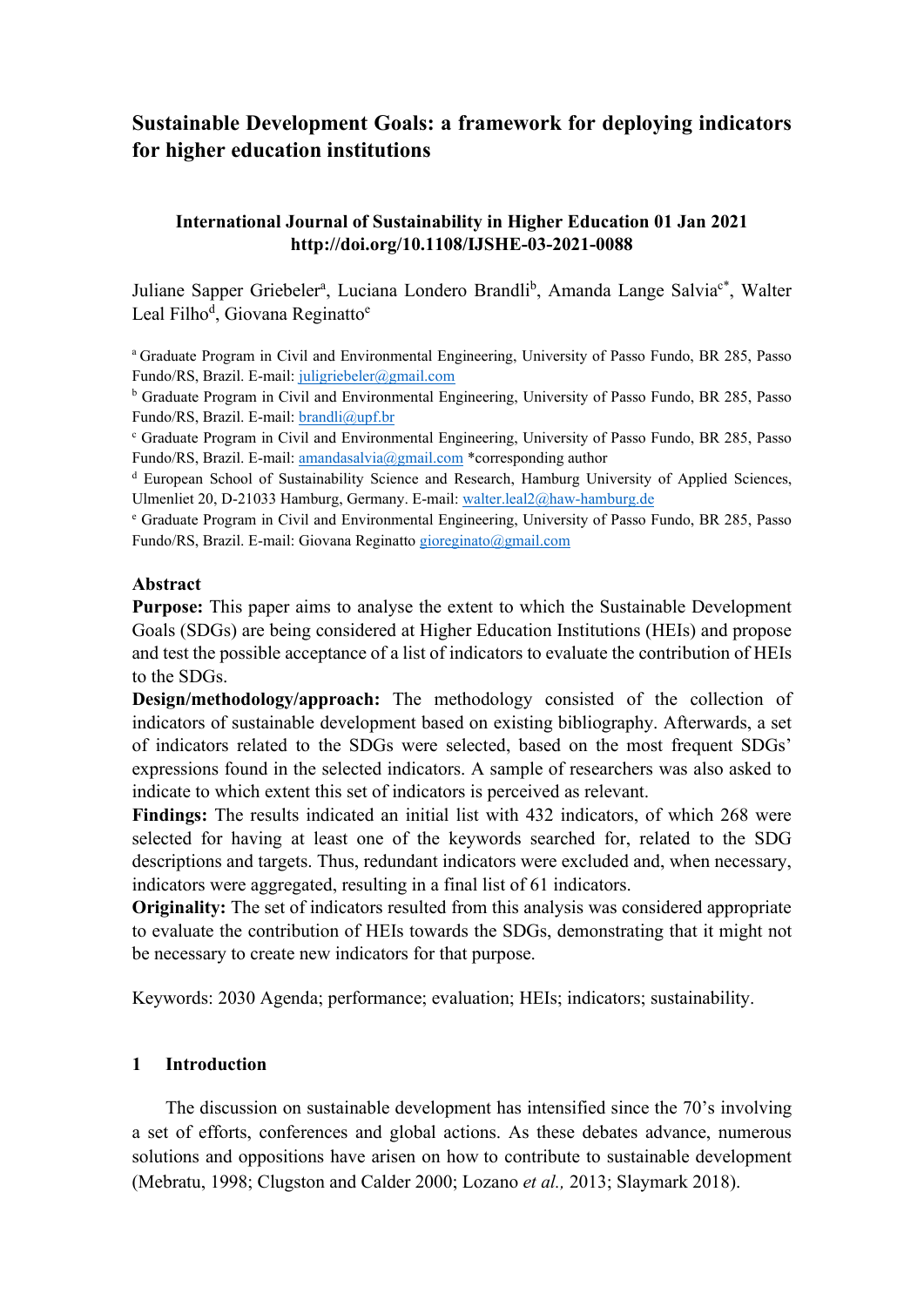Recently, in the 2000s, the Millennium Development Goals (MDGs) were developed. Planned to be achieved between 2000-2015 (UNDP, 2019), they provided the structure for a historic and effective scheme of worldwide mobilization, in order to develop the main goals relating to global social priorities, such as poverty, education, disease, hunger, inequality, and environmental degradation. Following the period of the MDGs, a subsequent set of 17 Sustainable Development Goals (SDGs) were established through the 2030 Agenda, with 169 targets to be achieved by the year 2030. The SDGs represent a plan of action for people, planet and prosperity, aiming at changing how societies and economies operate and interact with our planet (Sustainable Development Solutions Network-SDSN, 2017).

Since the establishment of the SDGs, several actors (such as the public sector, private sector, academia, civil society and the media) have worked towards achieving the goals. One of the strengths of the SDGs concerns the data revolution, an item identified as flawed after an analysis of the MDGs performance (Balogh, St-Pierre and Pippo 2017). In the SDGs, there is a focus on efforts to address this gap through specific groups: the commitment of academia, for example, is highly expected in terms of provision of scientifically grounded information.

To assess the level of contribution to the SDGs, performance evaluation by metrics is required. In this sense, indicators are presented as a useful tool in this process. For example, the SDSN (2017) stated that Higher Education Institutions (HEIs) play an imperative role in this challenge, since they retain the capacity to produce and spread knowledge which is essential to the world's economy (Burbridge, 2017). In the case of the SDGs, there is a working group focused on selecting and updating indicators: the Inter-Agency and Expert Group on SDG Indicators (IAEG-SDGs) linked to the United Nations. As of March 2017, 232 official indicators related to the targets have been defined, with 9 of them appearing in more than one goal (United Nations, n.d).

However, the indicators listed are not versatile enough to be used directly in different contexts, as in the case of HEIs. Despite the undisputed relevance of HEIs to the 2030 Agenda, assessing how they will play their role in helping meet the 17 SDGs remains a challenge. Given the importance of the participation of HEIs in promoting and assisting in the fulfilment of SDGs' targets, there is also the need to measure their contributions. As the official indicators of the 2030 Agenda cannot be applied directly to HEIs, this paper aims to analyse and propose a list of indicators to evaluate the contribution of HEIs to the SDGs.

Other authors have been investigating the role of education and particularly of HEIs in advancing the SDGs, but mostly from the perspective of systematic reviews (Abad-Segura and González-Zamar, 2021; Avelar et al., 2019). As indicated by Leal Filho et al. (2021), although much progress has been observed in embedding the SDGs into HEIs, one of the gaps is still "the need to define reliable indicators, which may ascertain the extent to which specific sub-goals have been reached" (p. 10).

The contribution of the study is twofold: it shows that HEIs have been contributing to topics related to the Sustainable Development Goals even before 2015, and that there is no need to create new indicators to assess this contribution. The novelty of this exploratory study relies on the proposition of a set of indicators to directly connect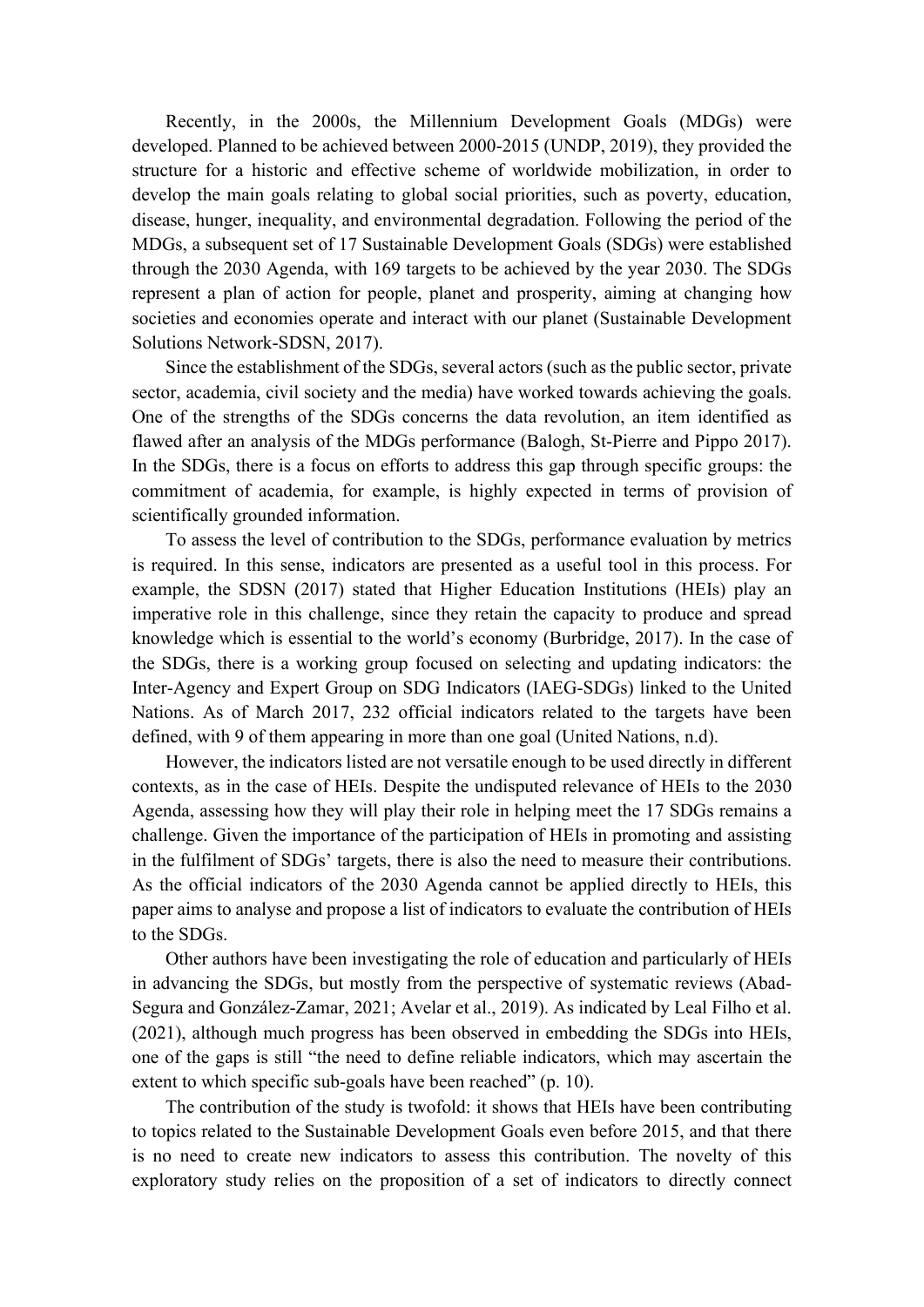university efforts and their contributions to the 2030 Agenda. To do so, this paper relates literature reviews of existing sustainability indicators to the SDGs.

### **2 The role of HEIs and the SDGs**

When it comes to sustainable development, HEIs are highly influential in raising awareness. It is essential to discuss and approach the theme in the context of these institutions, in their educational, management and operational aspects (Nishmura, 2015).

According to Professor Jeffrey Sachs, in his position as special adviser to UN Secretaries-General Kofi Annan and Ban Ki-Moon, "the pathways to sustainable development will not be identified through a top-down approach, but through a highly energized era of networked problem solving that engages the world's universities, businesses, nongovernmental organizations, governments, and especially young people, who should become the experts and leaders of a new and profoundly challenging era" (Sachs 2012, p.2211). Nevertheless, this is not a new topic for HEIs (Neubauer and Calame 2017). In 1977, the promotion of environmental education in these institutions was addressed through the Tbilisi Declaration, published by the Intergovernmental Conference on Education. In 1990, the Talloires Declaration sought to understand the indispensable actions needed to implement sustainable development in HEIs (Berchin, 2017). Recently, UNESCO promoted the Decade of Education for Sustainable Development, from 2005 to 2014, with great impact worldwide (UNESCO, 2014).

For years HEIs have been assuming their integral position and role as promoters of sustainable development. Soini *et al.* (2018) corroborate this by indicating that the number of universities with sustainability centres has increased, which demonstrates the commitment of these institutions in the search for specialized actions for the cause.

In their research, Lozano *et al.* (2015) confirm that HEIs have been struggling to implement sustainable development. They tend to do so in a compartmentalized way, when the indication is that the implementation should be carried out holistically. Therefore, the challenge for higher education leaders is the integration of sustainable development within the activities of the institution. Not only is integration a challenge, but HEIs also face other barriers when trying to transition to sustainability within their daily activities and operations, including constraints linked to resource availability, technology, and institutional culture (Ávila *et al.,* 2017).

One of the major responsibilities of HEIs lies in the fact that they prepare the future generation of politicians, administrators, scientists, philosophers, and other actors who will be entrusted with the construction of our world (Neubauer and Calame, 2017). Because of this, there is a need for sustainability to become a part of teaching and research, and not merely a part of campus operations (Ávila *et al.*, 2017).

As stated by SDSN (2017, p.9), "the interaction between HEIs and SDGs also brings benefits to HEIs, since new partnerships will be created, access to new funding flows, demand for SDGs-oriented education and definition of a responsible and globally conscious HEI". Particularly, applying the SDGs in higher education can be an opportunity for starting interactions on cooperation among HEIs sectors and degrees, and between the general public and the HEI (Albareda-Tiana *et al.*, 2018). As indicated by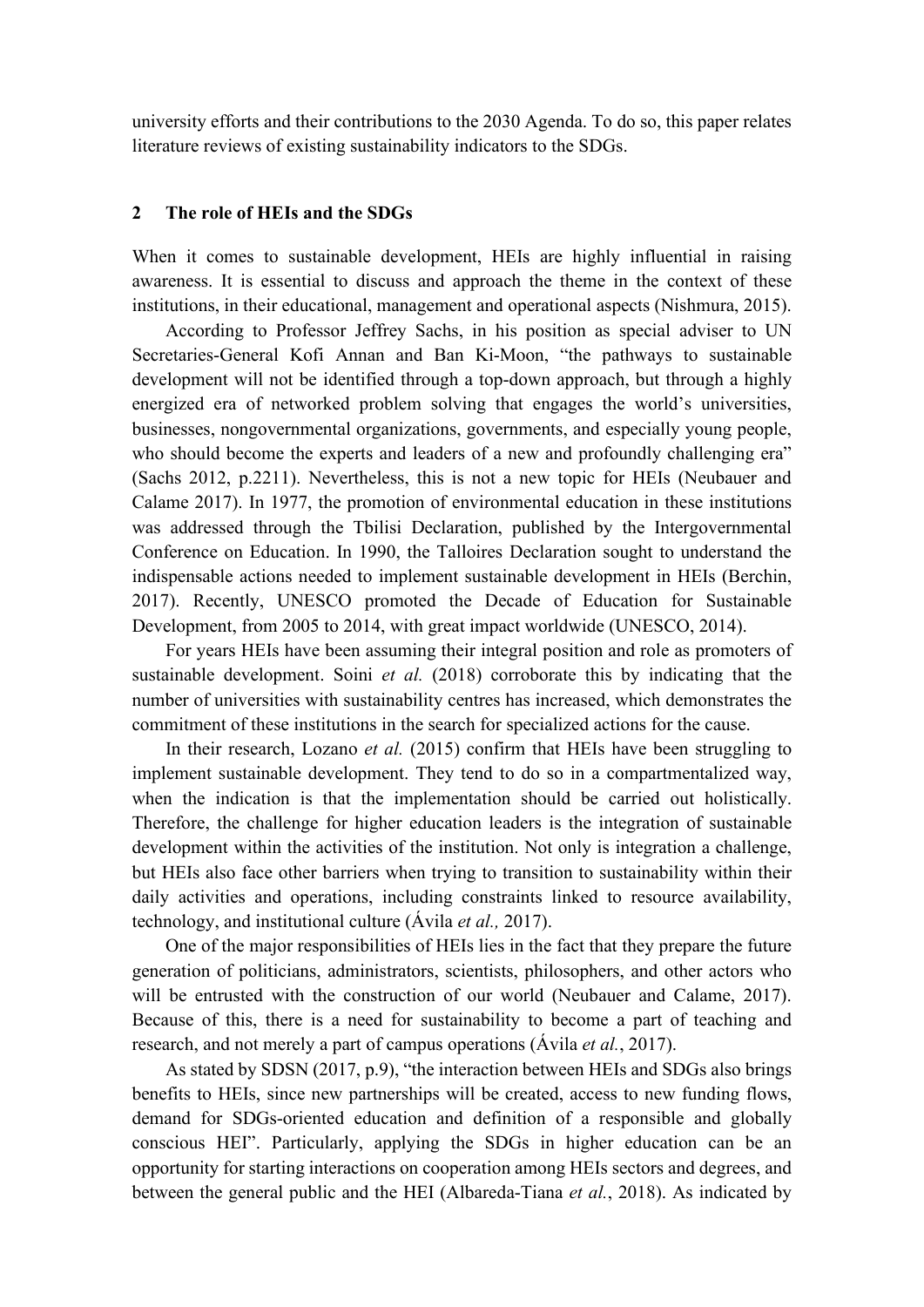Neubauer and Calame (2017), the SDGs should be used as a unique opportunity to strengthen and intensify sustainability dynamics in HEIs around the world.

It is noticeable that HEIs are gradually incorporating SDGs and other commitments related to them into their current policies and plans. The University of Melbourne, Australia, for example, stated in its 2015 Report that they would include their SDGs actions in their upcoming annual sustainability reports (University of Melbourne, 2015). Another example is the Università di Bologna, which published a report on the UN Sustainable Development Goals in 2016 (Università di Bologna, 2017) affirming its commitment. Since then, many universities have included the SDGs in their annual reports. Presently, the "Times Higher Education Impact Ranking" is the only global performance framework which assesses universities' contribution to the Sustainable Development Goals (Times Higher Education, 2020). To measure that, each goal has indicators in four areas (research, stewardship, outreach and teaching). SDG 1, for example, includes indicators such as number of publications related to poverty, targets to admit students who fall into the bottom 20% of household income in the country, and training or programmes to improve access to basic services for all.

As for the transition to action in the current context of SDGs, it is understood that there is no standard way for an institution to engage with them, as this will depend on their size, context, research and educational strength, availability of funding, values, priorities, and the needs of the communities in which they operate (SDSN, 2017). The SDSN (2017) provides five steps to reinforce universities' engagement with the SDGs, as follows: *(1)* - Mapping what universities are already doing; *(2)* - Building capacity and ownership of the SDGs; *(3)* - Identifying priorities, opportunities and gaps; *(4)* - Integrating, implementing and embedding the SDGs within university strategies, policies and plans; and *(5)* - Monitoring, evaluating and communicating universities' actions on the SDGs.

Thus, HEIs stand out among the agents participating in this change for occupying a unique position within society. They have a broad domain around science and the dissemination of knowledge, acting as promoters of innovation, economic development and social well-being (SDSN, 2017; Soini *et al.* 2018). Regarding the SDGs, HEIs have the function of technology incubators and expertise disseminators. They are able to speed up the transmission of worthy ideas, to have pioneering tactics and to direct actions on the way of best practices to complete the established goals (Sachs, 2015).

Innovation, leadership, education and research will be crucial in assisting society in addressing these challenges. HEIs, with their vast ability to construct and propagate knowledge, and their irreplaceable spot within society, have a critical duty to fulfil the success of the SDGs (SDSN, 2017).

### *2.1 Keeping up with HEIs' contributions*

As Step 5 above recommended (SDSN, 2017), it is imperative to share the experiences of applying the SGDs in the context of HEIs, especially when it reflects the initiatives taken. Therefore, aiming to verify the occurrence of progress and evolution of these initiatives, it is integral to have data that measures what is being done. Given this,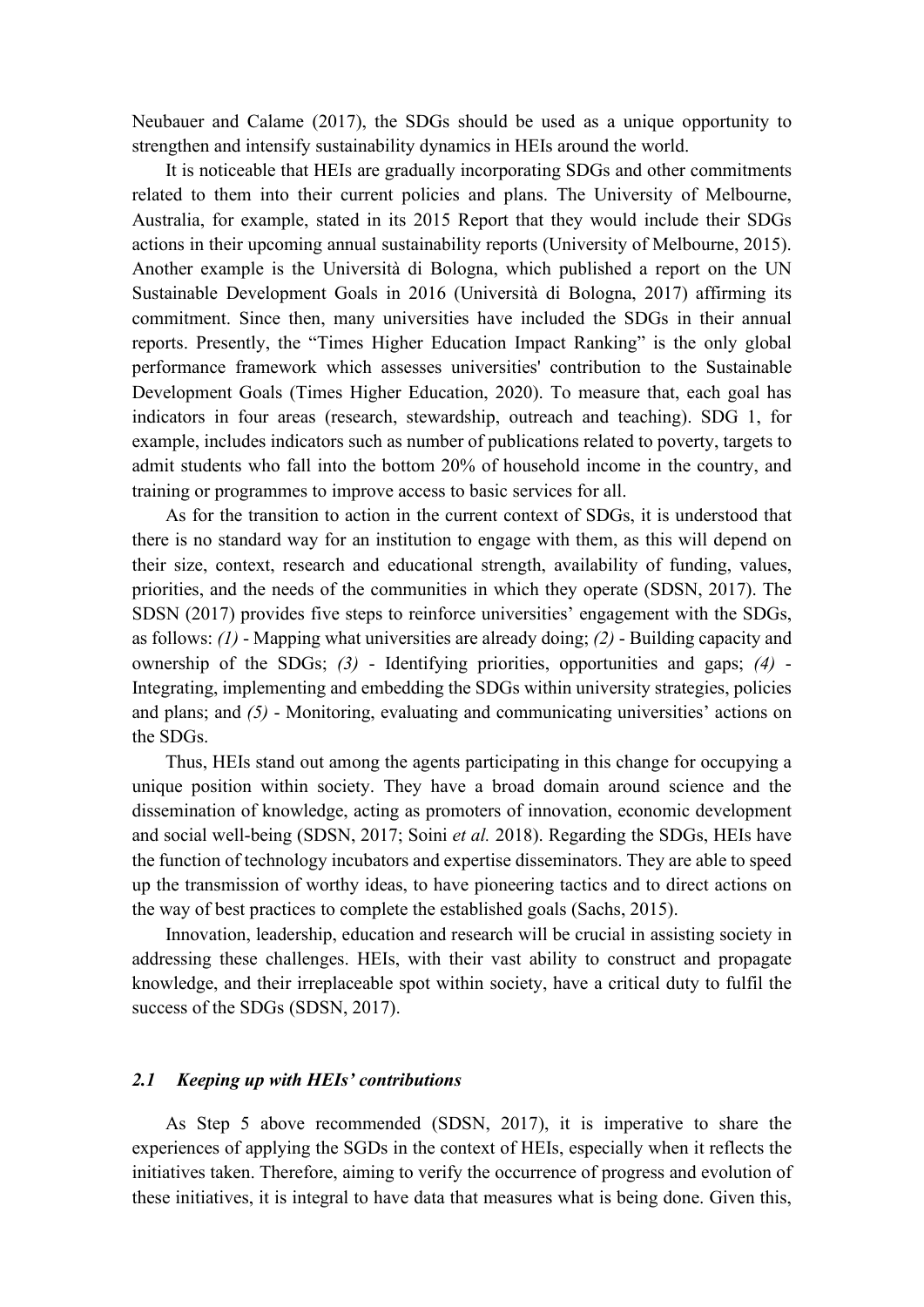the indicators are presented as metric tools that help in the collection of data that can be analysed and will aid in the decision-making process.

Because the 2030 Agenda and the goals are relatively recent, reporting guidelines through which organizations can monitor and share their performance are not yet well defined (SDSN 2017). Despite this, one of the elements that are expected to be part of the reports is the use of indicators. These indicators are referred to by Alghamdi *et al.* (2017) as one of the most suitable tools for measuring and monitoring practices and performance. Neubauer and Calame (2017) discuss how the indicators are part of the argumentation of stakeholders to technically justify their decisions.

The use of sustainable development indicators that assist in the decision-making process is highlighted in Chapter 40 of Agenda 21, entitled "Information for decisionmaking" (United Nations, 1993). They are also highlighted by post-MDG analysis as relevant to the monitoring and success of Global Agendas (United Nations, 2015a). Once the criteria for choosing the indicators have been established, they can be used to monitor different contexts, such as the evolution of SDGs and the initiatives adopted in HEIs.

There are a great number of possible indicators to evaluate the sustainability of HEIs, since they can address 4 fields: education, operations (in this article separated as campus [operations] and management), research, and community outreach (Fischer, Jenssen and Tappeser 2015), as well as the possibility of addressing sustainability as a whole or only one of its dimensions: environmental, economic or social.

Disterheft *et al.* (2016) believes that evaluation processes should be stimulators of reflection, discussion and change, rather than as a control tool. In addition, they add that participatory approaches are important for assessing sustainability in the context of HEIs. Neubauer and Calame (2017) discuss the relevance in the process of creating indicators, stating that it can be as important as the indicators themselves. Thus, each HEI can determine its own list of indicators which compose the evaluation of its performance towards sustainability.

## **3 Methodology**

## *3.1 Gathering sustainability indicators already known and used by the universities worldwide*

The search for sustainable development indicators applied in HEIs has been developed through a bibliographical review, using the database Web of Science and the following search string: ("assessment tools" OR "indicators" OR "report" AND "sustainable development" AND "higher education institutions"). Peer-reviewed articles, published in English and between the time span of 2009-2019 were the selection criteria. They had to be self-explanatory (no need to consult additional documents or manuals) and be presenting assessment tools or literature reviews.

The search resulted in the main sources listed in Table 1, encompassing 432 indicators. Since the selected papers represented consolidated assessment tools and reviews papers, they already compiled the most used indicators concerning sustainability.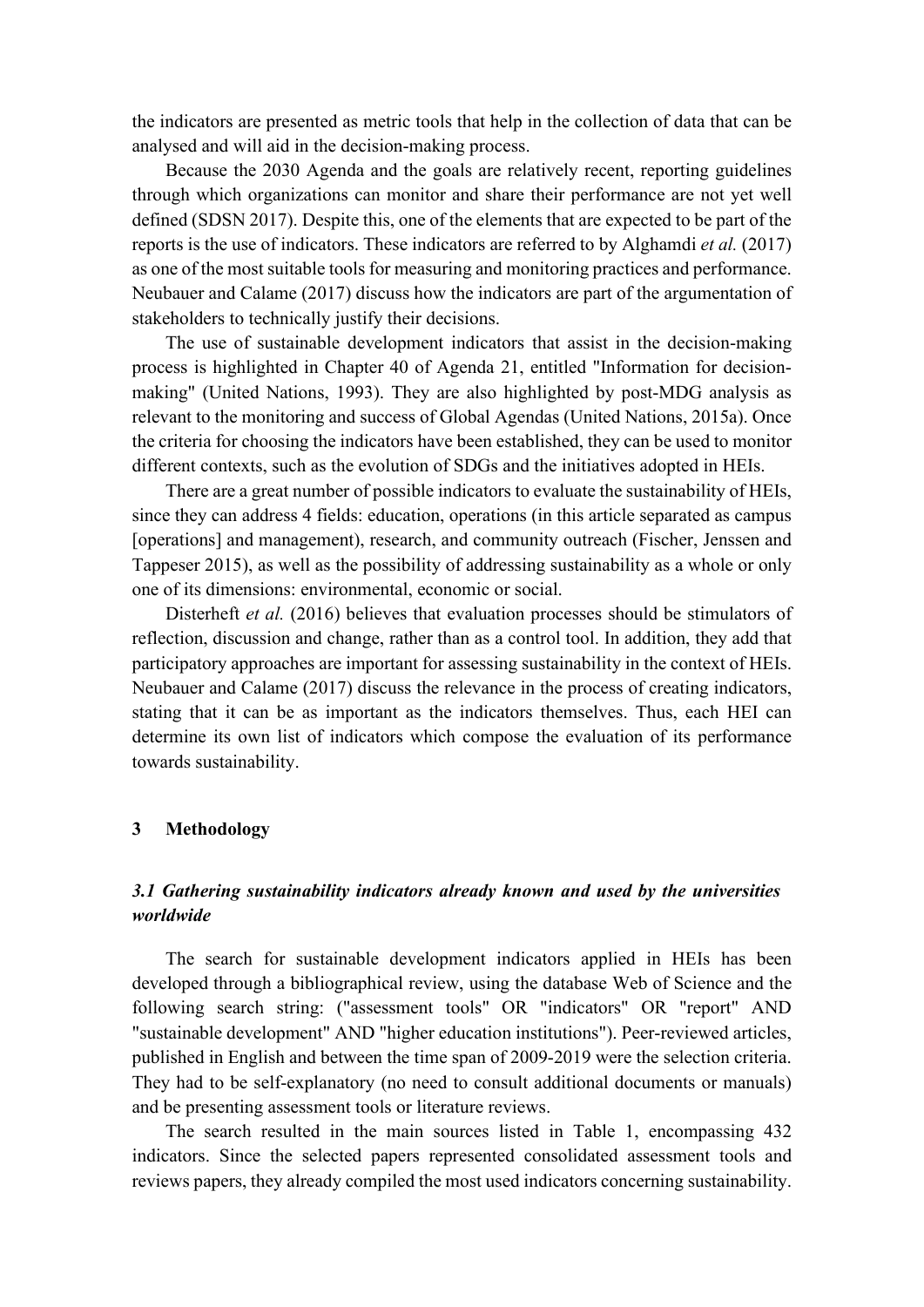Therefore, additional extensive search was not conducted. The main purpose was relating those existing indicators to HEIs and the SDGs.

| <b>Author</b>                                     | <b>Title</b>                                                                                                                             | Type of article Based on:     |                                                                                                                                                                                                                                                                                                                                                                                                                                                                                                                                  |
|---------------------------------------------------|------------------------------------------------------------------------------------------------------------------------------------------|-------------------------------|----------------------------------------------------------------------------------------------------------------------------------------------------------------------------------------------------------------------------------------------------------------------------------------------------------------------------------------------------------------------------------------------------------------------------------------------------------------------------------------------------------------------------------|
| Aleixo, Azeiteiro e<br>Leal (2018)                | The Implementation of<br>Sustainability Practices in<br>Portuguese Higher<br><b>Education Institutions</b>                               | Empirical /<br>Review article | Aleixo et al. (2016); Alonso-Almeida et al.<br>$(2015)$ ; Disterheft et al. $(2013)$ ; Fischer et<br>al. (2015); Larran Jorge et al.(2015);<br>Lozano (2011); Lozano et al. (2015);<br>Assessment tools: AISHE; CITE/AMB;<br>CSAF; DUK; GASU; GMID; STARS and<br>STAUNCH.                                                                                                                                                                                                                                                        |
| Ceulemans, Molderez<br>e van Liedekerke<br>(2015) | Sustainability reporting in<br>higher education: a<br>comprehensive review of<br>the recent literature and<br>paths for further research | Review article                | Beringer (2007); Ceulemans et al. (2011);<br>Dlouhá et al. (2013); Glover et al. (2011);<br>Koehn and Uitto (2013); Lozano (2010);<br>Lozano (2011); Lozano and Young (2013);<br>Lozano (2006a); Lukman et al. (2010);<br>Madeira et al. (2011); Moon and Orlitzky<br>(2011); Setó-Pamies et al. (2011); Shi and<br>Lai (2013); ULSF, s.d.; Waheed et al.<br>(2011a); Waheed et al. (2011b); Waheed et<br>al. (2011c); White and Koester (2012);<br>Wright and Bennett (2011); Yarime and<br>Tanaka (2012); Yuan and Zuo (2013); |
| Gómez et al. (2015)                               | AMAS - Adaptable model<br>for assessing sustainability<br>in higher education                                                            | Assessment<br>tool            |                                                                                                                                                                                                                                                                                                                                                                                                                                                                                                                                  |
| Gómez Gutiérrez and<br>Sepúlveda (2017)           | Sustainability Indicators for<br>Universities: Revision for a<br>Colombian Case                                                          | Review article                | Most reported indicators by the universities<br>sustainability reports, under the GRI 3.1<br>methodology                                                                                                                                                                                                                                                                                                                                                                                                                         |
| Greenmetric (2015)                                | UI GreenMetric World<br>University Ranking                                                                                               | Assessment<br>tool            |                                                                                                                                                                                                                                                                                                                                                                                                                                                                                                                                  |
| Ruiz (2016)                                       | Incorporation of<br>Environmental and<br>Sustainable Indicators in<br>Universities                                                       | Empirical                     |                                                                                                                                                                                                                                                                                                                                                                                                                                                                                                                                  |
| Sassen e Azizi (2018)                             | Assessing sustainability<br>reports of US universities                                                                                   | Review article                | Fonseca et al. (2011); Lopatta and Jaeschke<br>(2014); Lozano (2011);<br>Sassen et al. (2014); GRI G4                                                                                                                                                                                                                                                                                                                                                                                                                            |
| <b>STARS</b> (2017)                               | Sustainability Tracking,<br>Assessment & Rating<br>System                                                                                | Assessment<br>tool            |                                                                                                                                                                                                                                                                                                                                                                                                                                                                                                                                  |
| Togo e Lotz-sisitka<br>(2009)                     | USAT - Unit-Based<br><b>Sustainability Assessment</b><br>Tool                                                                            | Assessment<br>tool            |                                                                                                                                                                                                                                                                                                                                                                                                                                                                                                                                  |

Table 1. List of sources consulted for lists of indicators

## *3.2 Relation among indicators and the SDGs*

The second step consisted of relating the 432 indicators suggested by the authors from Table 1 to the SDGs, with support of the software *NVivo10* (Dollah, Abduh, and Rosmaladewi, 20[1](#page-6-0)7). The most frequent words<sup>1</sup> of each SDG were analysed, considering the text of their targets and indicators (Feil et al., 2019). Indicators that contained at least one of the most frequent words remained in the list, and the others were excluded (West,

<span id="page-6-0"></span><sup>&</sup>lt;sup>1</sup> Some words are found with high frequency in more than one SDG but are not essential to define the topic of these goals. For this reason, these words (e.g. development, proportion and countries) were disregarded in this study.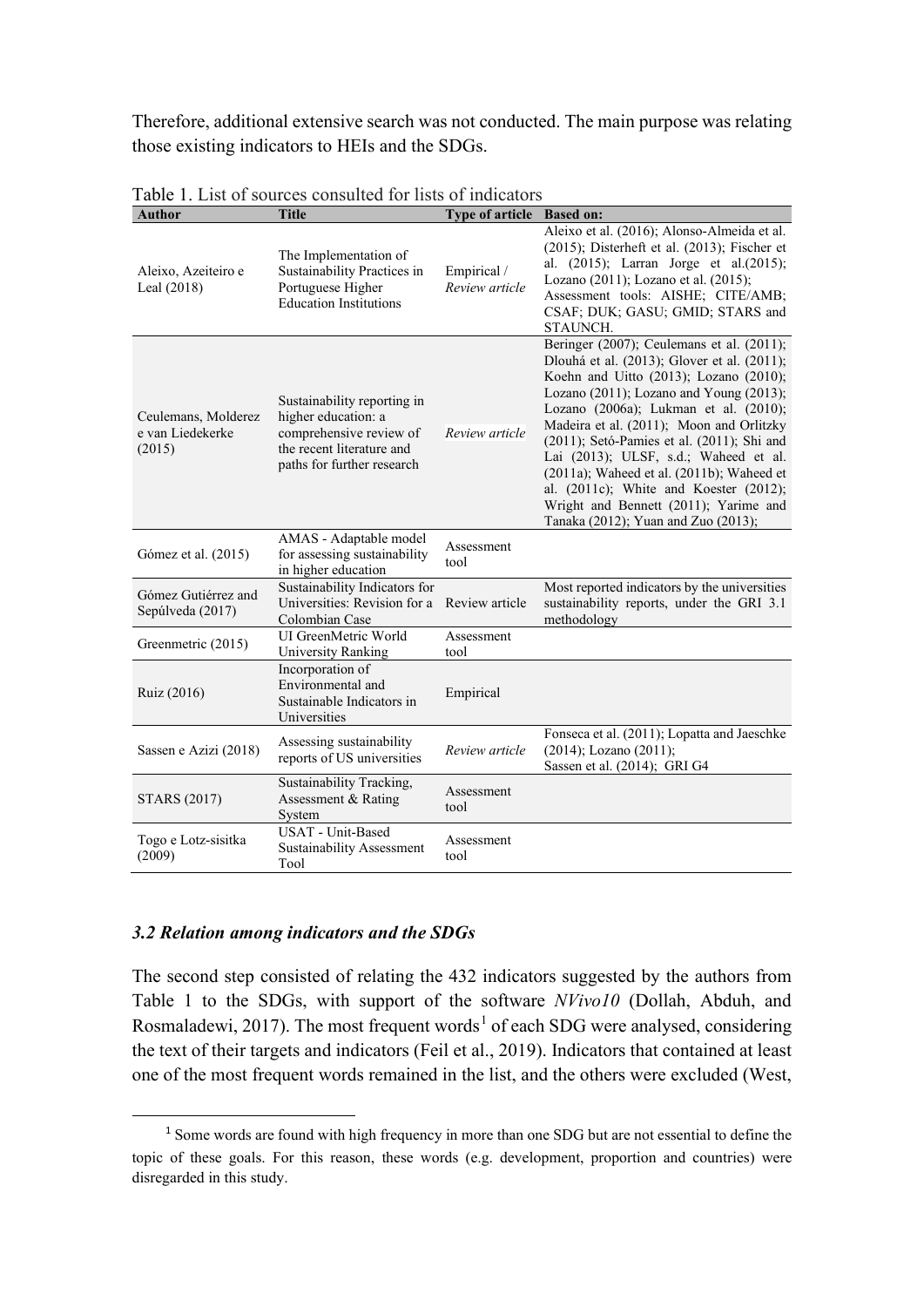2001). According to the origin of the word found in the indicator, the same would be related to a given SDG, as presented in Figure 1.

Figure 1. Example of relation between an indicator and a SDG.



Due to the limitation of the software search (for considering only the word itself and not a context), the authors felt it was necessary to verify the consistency of the selected indicators in connection to the SDG to which they were related. All indicators and their related SDGs were checked to confirm the established connections. Table 2 presents examples of the screening process to confirm or disregard the connection indicated by the software. A group of 268 indicators resulted from this step.

| <b>Indicator</b>                                                                                                                                 | <b>Related SDGs</b><br>indicated by<br><b>NVivo</b> | <b>Related SDGs</b><br>indicated by the<br>authors | <b>Description</b>                                                                                                                       |
|--------------------------------------------------------------------------------------------------------------------------------------------------|-----------------------------------------------------|----------------------------------------------------|------------------------------------------------------------------------------------------------------------------------------------------|
| Total weight of waste by type and<br>disposal method.                                                                                            | 12                                                  | 12                                                 | compliance.<br>The<br>SDG.<br>Perfect<br>indicated by the software is consistent<br>with the description of the goal and its<br>targets. |
| Policies related to sustainability in<br>research                                                                                                | 9, 10, 12, 17                                       | 4, 9, 16, 17                                       | Partial compliance. Among the<br>suggestions of the software, some<br>considered<br>not coherent.<br>were<br>Additional SDGs were added. |
| CO2 and air pollution reduction<br>practices (including alternative fuel<br>use, renewable energy<br>sources.<br>emission control devices, etc.) | $\overline{7}$                                      | 7,13,15                                            | Partial compliance. Additional SDGs<br>were added given their connection<br>with the indicator.                                          |
| Promotes the purchasing of food<br>from<br>local/regional<br>products<br>suppliers                                                               | 2, 6, 8, 11, 12                                     | 2, 12                                              | Partial compliance. Some SDGs<br>indicated by the software do not seem<br>to be directly connected to the<br>indicator.                  |
| Institution has engaged in a structured<br>assessment process to improve<br>diversity, equity, and inclusion on<br>campus.                       | 16                                                  | 10                                                 | Noncompliance. Another SDG was<br>considered as more directly related to<br>the indicator.                                               |
| Consulting and support services for<br>students with children                                                                                    | $\overline{c}$                                      |                                                    | Noncompliance. It was considered<br>that this indicator does not have a<br>direct relation with any SDG.                                 |

Table 2. Example of the screening process to check connections

A new round of re-evaluation was proposed at this stage, in order to reduce the number of selected indicators (considering that many of them covered the same issue). An elimination by similarity in meaning was carried out through a focus group with 8 experts. The group was composed by sustainability researchers (specialized on the 2030 Agenda and the SDGs) at the postgraduate and graduate levels, who discussed the relevance and permanence of the remaining indicators (Kothari *et al.* 2011; Triyono 2015; Neuendorf and Kumar 2016). The choice of a focus group relies on its in-depth understanding of participants' perceptions about the subject (Shoaf and Shoaf, 2006) and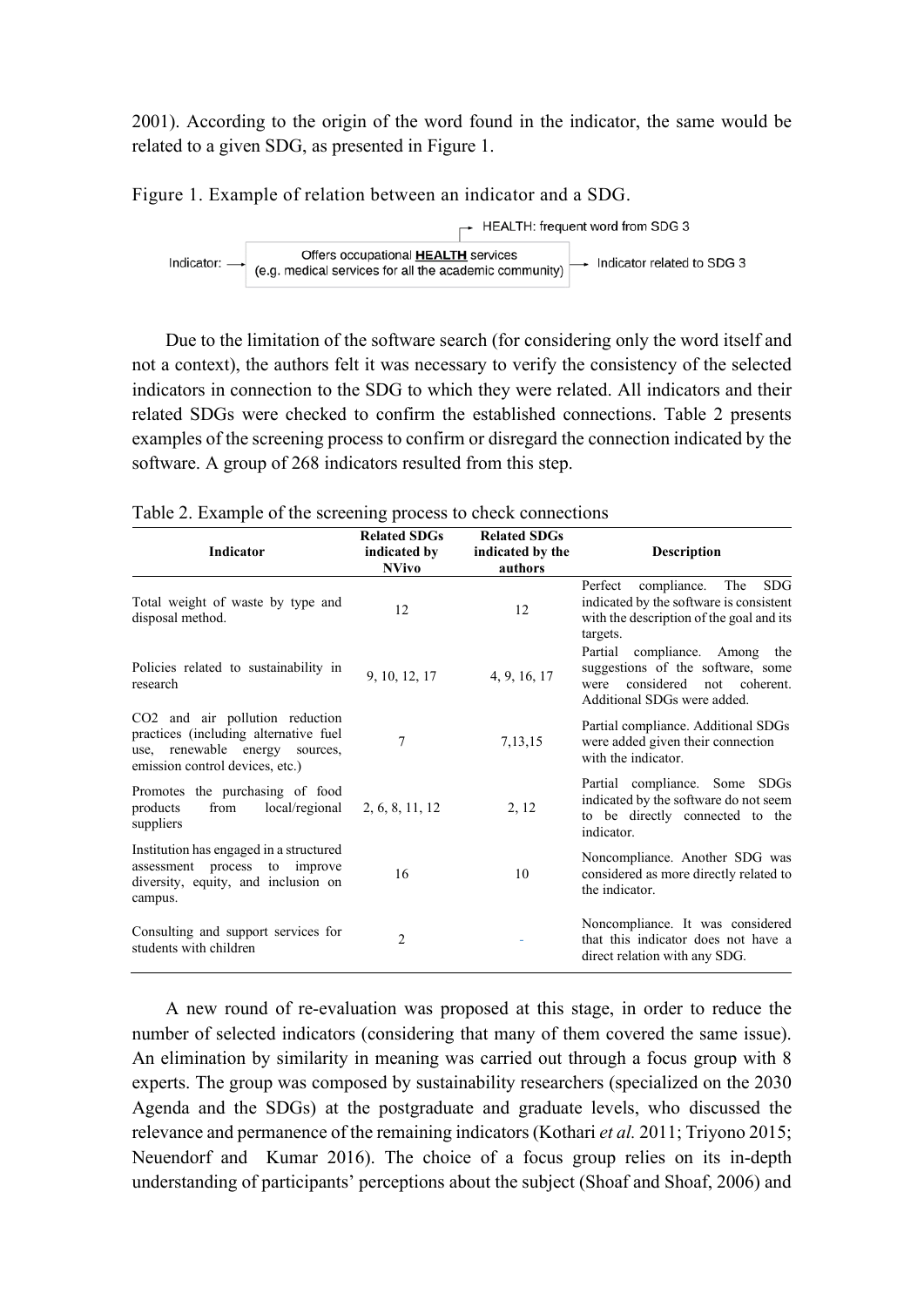its versatility and productivity (Stewart and Shamdasani, 2014). Although typically involving six to ten participants, this approach allows multiple views about the subject (Litosseliti, 2003).

With the results of the focus group, some indicators considered to be of lesser relevance to the context of HEIs and of the SDGs were eliminated. Other indicators were combined, in order to make them more comprehensive and therefore reducing the number of indicators that would be considered in the following steps (Figure 2). The final list resulted in 61 indicators.

Figure 2 - Example of the process of combining indicators



This final list of indicators was then related to the SDGs (as presented in Figure 1 and Table 2) and classified according to HEIs dimensions: campus, teaching, outreach, management and research (Cortese, 2003; Fischer, Jenssen and Tappeser 2015; Amaral, Martins and Gouveia 2016; Slaymark 2018).

### *3.3 Checking the importance of the selected indicators*

To verify the order of importance of the selected indicators and to evaluate the contribution of HEIs to a given SDG, a survey (see Appendix A, sent through Google Forms) was performed with a worldwide sample of specialists. All specialists were invited to voluntarily participate in the research.

Initially, members of the international network "Inter-University Sustainable Development Research Program" (IUSDRP) and Brazilian HEIs were invited to participate, so that the survey could have both global and national responses. The IUSDRP [\(https://www.haw-hamburg.de/en/ftz-nk/programmes/iusdrp.html\)](https://www.haw-hamburg.de/en/ftz-nk/programmes/iusdrp.html) represents a group of specialists with the aim to "establish a platform in which member universities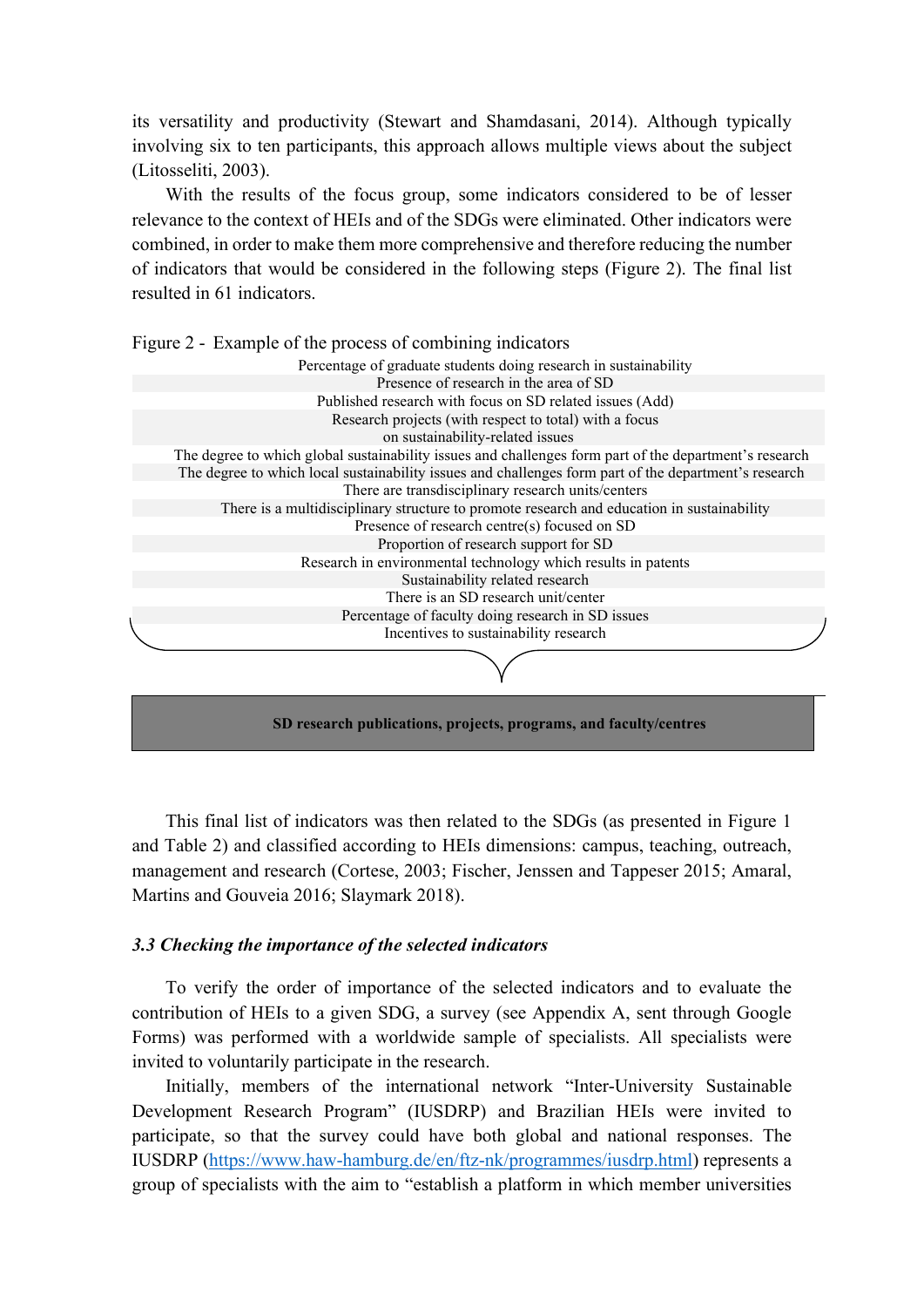may undertake more research on matters related to sustainable development, according to an agreed work plan and agenda" (HAW Hamburg, n.d.).

At first, a generalized approach was taken by sending standard e-mails, where each participant could choose which SDG to respond to. However, not all SDGs were addressed in this first approach. Thus, in the second round, emails containing invitations for a specific goal were sent to the experts, , according to their main research areas. For this personalized approach, the search for specialists was performed through the selection of authors who wrote articles connected to the topics of the SDGs. In addition to individual contacts via email, the ResearchGate platform was also used for direct message contacts.

The list of indicators was evaluated by 91 experts. Responses were received between November 2018 and February 2019 and had a worldwide scope since each continent was represented by at least one participant. The participating countries were Albania, Brazil, China, Colombia, Costa Rica, England, France, Germany, Ghana, India, Indonesia, Iran, Italy, Latvia, Liberia, Malaysia, Nigeria, Norway, Poland, Portugal, Spain, Turkey and United States, as shown in Figure 3.



Figure 3. Global distribution of the survey's respondents

Likert scale measures (Gil, 2008; Jacques *et al.*, 2012; Silva Júnior, Costa, 2014) were used for the respondents to indicate the level of importance of each indicator towards measuring a specific SDG in higher education institutions. In order to rank the indicators, it was decided to present their score as a percentage (Bonici and Araújo Júnior, 2011; Almeida Júnior, 2017), as shown in the example of Table 3. Thus, each response was multiplied by the weight corresponding to its importance, and the final value was obtained through the relation between the total points obtained by the indicator and the highest value that it could get. The highest possible value corresponds to the number of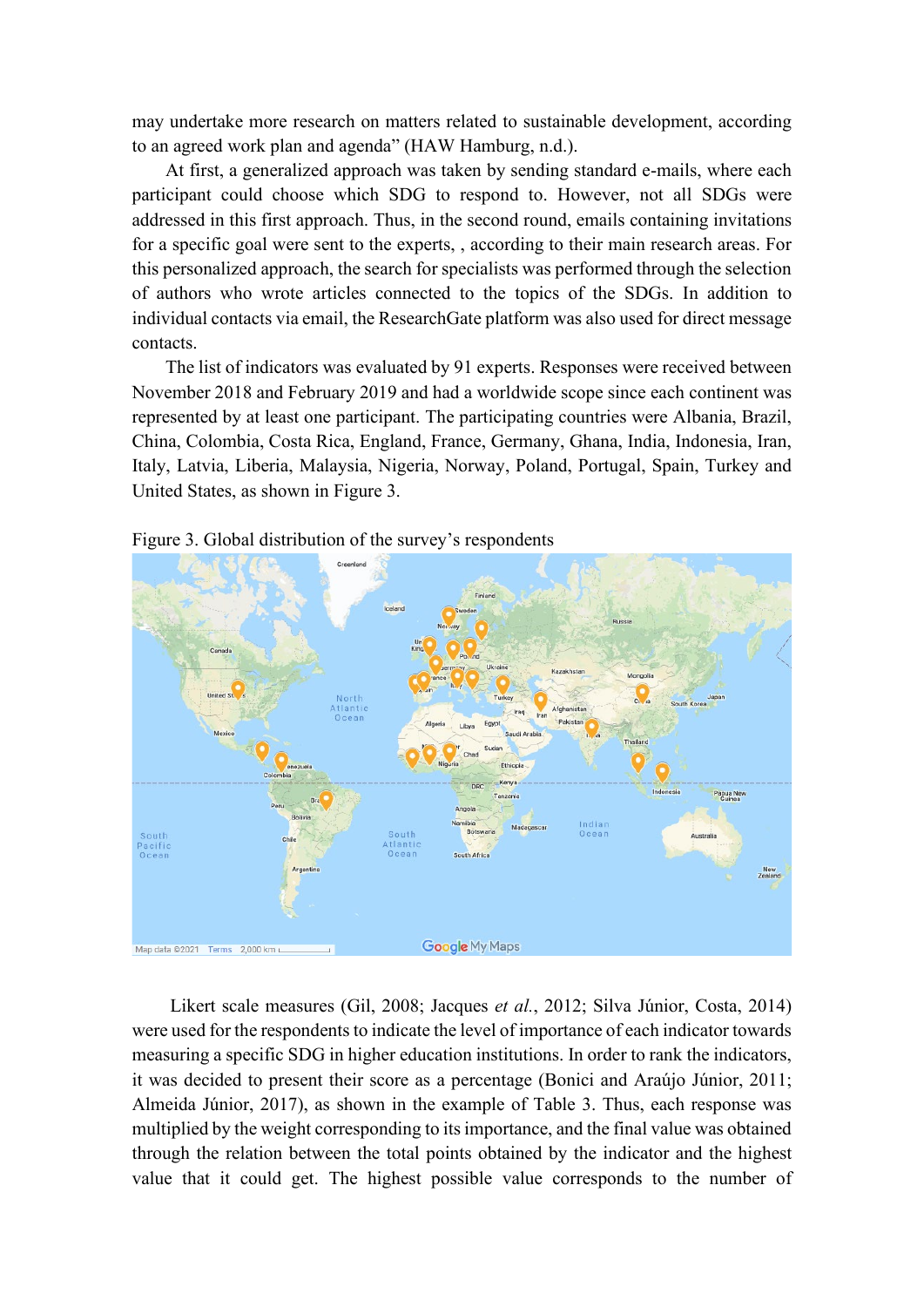respondents multiplied by the highest weight. This approach was used as a standard in presenting the scores, regardless of the number of respondents per goal.

| Scale of<br>Importance | Distribution (n) of respondents according<br>to the indicator importance ( $N = 10$<br>respondents) | Score<br>(importance x n) | <b>Total Score</b><br>(Sum) | Importance*<br>(%)    |
|------------------------|-----------------------------------------------------------------------------------------------------|---------------------------|-----------------------------|-----------------------|
|                        |                                                                                                     |                           |                             |                       |
|                        |                                                                                                     |                           |                             |                       |
|                        |                                                                                                     |                           | 44                          | $\frac{44}{50}$ = 88% |
|                        |                                                                                                     |                           |                             |                       |
|                        |                                                                                                     | 30                        |                             |                       |

Table 3. Example of the process of scoring indicators

\*The example refers to the indicator "The level of expertise of staff members in the area of sustainability" from SDG 4. Ten respondents (N=10) evaluated this indicator (using the Likert Scale from  $1$  – not important to  $5$  – very important); therefore, its maximum total score could be 50 points (10 respondents x 5 points). As it received 44 points, the importance in percentage is presented as 88% (44/50).

Aiming to obtain the highest possible number of responses, the questionnaire was divided into sections according to each SDG. Each specialist was asked to respond to one goal at a time. This was done because the total amount of pre-selected indicators would require a lot of response time, which may have resulted in response fatigue. The option to respond to more than one SDG was also available. The results allowed the evaluation of the indicators and resulted in a list of the most relevant ones.

## **4 Results and Discussions**

### *4.1 Sustainability indicators selected*

The literature review resulted in a list of 432 indicators that have been used in the last decades to monitor what institutions are doing towards sustainable development. The authors' approaches are diverse, having both quantitative and qualitative methodologies, and varied ways of classifying and subdividing the indicators (Berzosa *et al.*, 2017). The scope of the selected indicators covers all sectors of HEIs, including managerial and operational aspects, as well as the social responsibility of the institution and its relation with society.

After connecting these indicators with the SDGs, a group of 61 indicators were selected, as shown in Table 4.

| Code          | <b>Indicator</b>                                                       | Related<br><b>SDG</b> | Suggested aspects for evaluation                                                                                                                                                                                                 |
|---------------|------------------------------------------------------------------------|-----------------------|----------------------------------------------------------------------------------------------------------------------------------------------------------------------------------------------------------------------------------|
| $\mathbf i$ 1 | Contributions<br>the<br>to<br>Community                                | 1,8,17                | Percentage of outreach programs/projects involving community                                                                                                                                                                     |
| i2            | Financial and non-financial<br>incentive<br>and<br>support<br>programs | 1.10                  | The institution offers financial and non-financial support and<br>incentive programs to students in addition to the standard services<br>(Y/N)                                                                                   |
| i3            | Landscape Management                                                   | 2,12                  | - The institution has sustainable landscape management practices<br>(ex. Plant and soil stewardship, hydrology and water use, etc.)<br>(Y/N)<br>- The total amount of land within the institutional boundary<br>(acres/hectares) |
| i4            | Sustainable Dining                                                     | 2,12                  | - The institution has a published sustainable dining policy $(Y/N)$                                                                                                                                                              |
|               |                                                                        |                       |                                                                                                                                                                                                                                  |

| Table 4. List of selected indicators |
|--------------------------------------|
|--------------------------------------|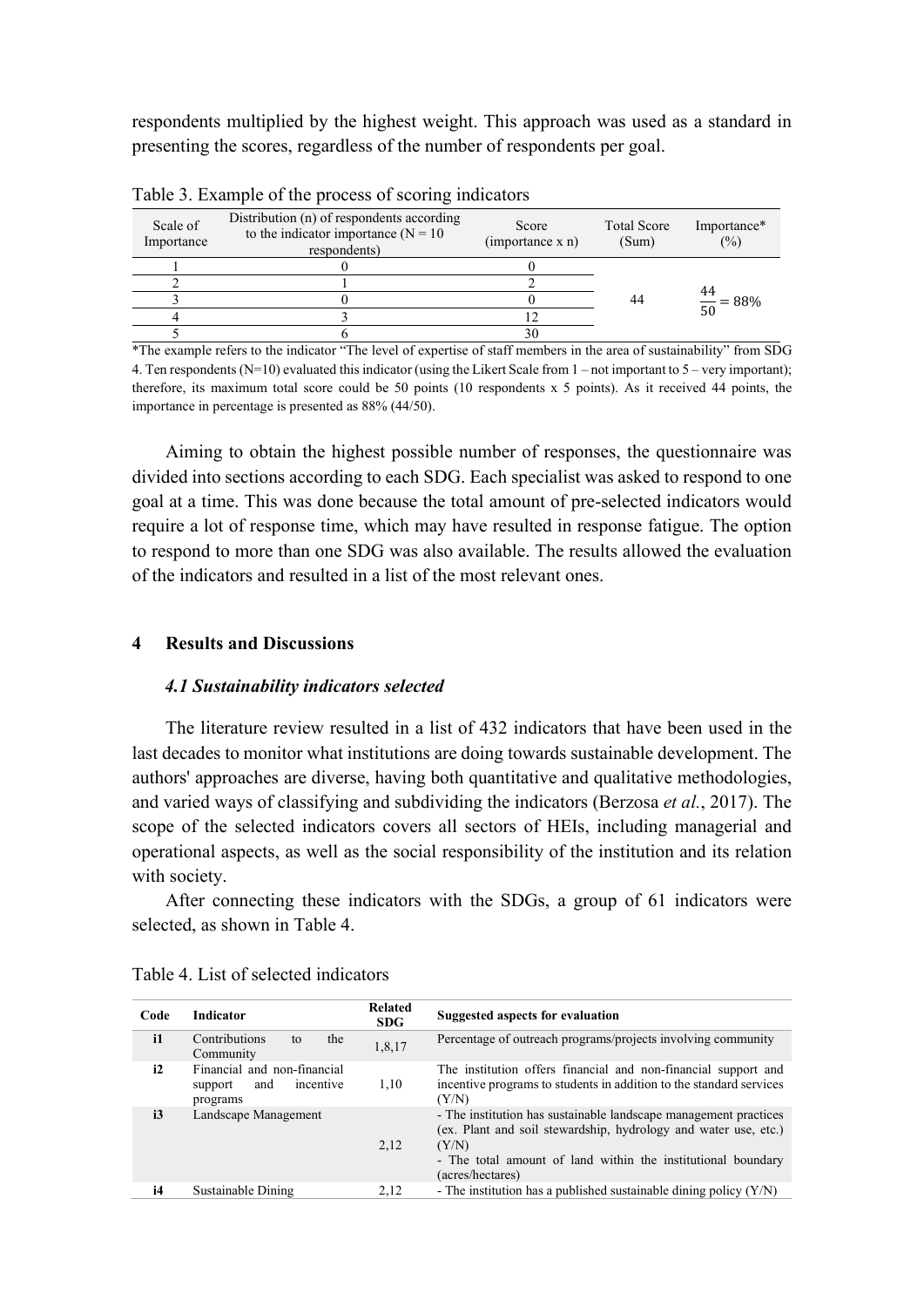| Code | Indicator                                                                                     | <b>Related</b><br><b>SDG</b> | <b>Suggested aspects for evaluation</b>                                                                                                                                                                                                                                                                                                                                                 |
|------|-----------------------------------------------------------------------------------------------|------------------------------|-----------------------------------------------------------------------------------------------------------------------------------------------------------------------------------------------------------------------------------------------------------------------------------------------------------------------------------------------------------------------------------------|
|      |                                                                                               |                              | - Amount of food waste at university as percentage of food<br>purchased or produced<br>- Distance of food supplier from the university                                                                                                                                                                                                                                                  |
| i5   | Education,<br>training,<br>counselling, prevention, and<br>risk-control programs              | 3,4,8                        | The institution has education, training, counselling, prevention,<br>and risk-control programs (Y/N)                                                                                                                                                                                                                                                                                    |
| i6   | Health services                                                                               | 3,8                          | The institution offers occupational health services (e.g. medical<br>services for all the academic community) $(Y/N)$                                                                                                                                                                                                                                                                   |
| i7   | Indoor air quality                                                                            | $\mathfrak{Z}$               | The institution has indoor air quality standards and practices<br>(Y/N)                                                                                                                                                                                                                                                                                                                 |
| i8   | Cultural<br>scientific<br><sub>or</sub><br>initiatives                                        | 4,17                         | The institution promotes cultural or scientific initiatives targeting<br>the outside community (e.g., open day, science week) $(Y/N)$                                                                                                                                                                                                                                                   |
| i9   | Outreach<br>Materials<br>and<br>Publications                                                  | $\overline{4}$               | - The institution produces outreach materials and/or publications<br>that foster sustainability learning and knowledge (Y/N)<br>- Percentage of publications and/or outreach materials related to<br>sustainability                                                                                                                                                                     |
| i10  | Student Life                                                                                  | $\overline{4}$               | The institution has one or more co-curricular sustainability<br>programs or initiatives in relation to sustainability $(Y/N)$                                                                                                                                                                                                                                                           |
| 111  | The<br>extent<br>to<br>which the department is inv<br>olved in the area of sustaina<br>bility | 4,9,17                       | The department adopts sustainable practices (Y/N)                                                                                                                                                                                                                                                                                                                                       |
| 112  | Grants<br>and<br>contracts<br>specifying<br>sustainability-<br>related research               | 4,9,16                       | Percentage of Grants and contracts specifying sustainability-<br>related research                                                                                                                                                                                                                                                                                                       |
| 113  | Open Access to Research                                                                       | 4,16                         | - The institution has a formally adopted open access policy $(Y/N)$<br>- Estimated percentage of scholarly articles published annually by<br>the institution's faculty and staff that are deposited in a designated<br>open access repository (0-100)                                                                                                                                   |
| 114  | Level of sustainable develo<br>pment in the department's r<br>esearch outputs                 | 4,9                          | Percentage of research addressing sustainable development                                                                                                                                                                                                                                                                                                                               |
| 115  | SD research publications,<br>projects,<br>programs,<br>and<br>faculty/centres                 | 4,9                          | Percentage of research publications, projects, programs, and<br>faculty/centres addressing sustainable development                                                                                                                                                                                                                                                                      |
| i16  | Campus<br>Living<br>as<br>a<br>Laboratory                                                     | 4,9                          | - The institution uses its campus as a living laboratory for<br>multidisciplinary student learning and applied research in relation<br>to sustainability $(Y/N)$<br>- Number of substantive work by students and/or faculty (e.g.,<br>class projects, thesis projects, papers, published papers) that<br>involves active and experiential learning                                      |
| 117  | Policies<br>related<br>to<br>sustainability in curriculum                                     | 4,17                         | The institution integrates sustainability topics among courses<br>curricula                                                                                                                                                                                                                                                                                                             |
| i18  | Programs<br>skills<br>for<br>management and lifelong<br>learning                              | 4,8                          | The institution encourages programs for skills management and<br>lifelong learning (Y/N)                                                                                                                                                                                                                                                                                                |
| i19  | Training<br>activities<br>for<br>students in course curricula<br>(Soft skills)                | $\overline{4}$               | The institution promotes training activities for students in course<br>curricula (Soft skills) (Y/N)                                                                                                                                                                                                                                                                                    |
| i20  | Sustainability<br>Literacy<br>Assessment                                                      | $\overline{4}$               | - The institution conducts an assessment of the sustainability<br>literacy of its students. The sustainability literacy assessment<br>focuses on knowledge of sustainability topics and challenges<br>(Y/N)<br>- Administering a pre- and post-assessment to the institution's<br>predominant student body (e.g., all undergraduate students),<br>directly or by representative sample. |
| i21  | The level of expertise of sta<br>ff members in the area of su<br>stainability                 | $\overline{4}$               | Percentage of staff members that have attended to at least one<br>course/event related to sustainability (0-100)                                                                                                                                                                                                                                                                        |
| i22  | Graduate Program                                                                              | $\overline{4}$               | The institution offers an interdisciplinary academic program that<br>concentrates on sustainability as an integrated concept, including<br>its social, economic, and environmental dimensions for graduate<br>students $(Y/N)$                                                                                                                                                          |
| i23  | Availability of e-learning<br>programs                                                        | $\overline{4}$               | The institution has online short/long courses (Y/N)                                                                                                                                                                                                                                                                                                                                     |
| i24  | Continuing Education                                                                          | $\overline{4}$               | Institution encourages continuous education offering courses that<br>embrace citizens, students, workers, etc.                                                                                                                                                                                                                                                                          |
| i25  | Specific course to "Educate<br>the Educators" in SD                                           | $\overline{4}$               | - Institution qualify its educators to teach $SD(Y/N)$<br>- Percentage of educators that have attend a course related to SD<br>teaching                                                                                                                                                                                                                                                 |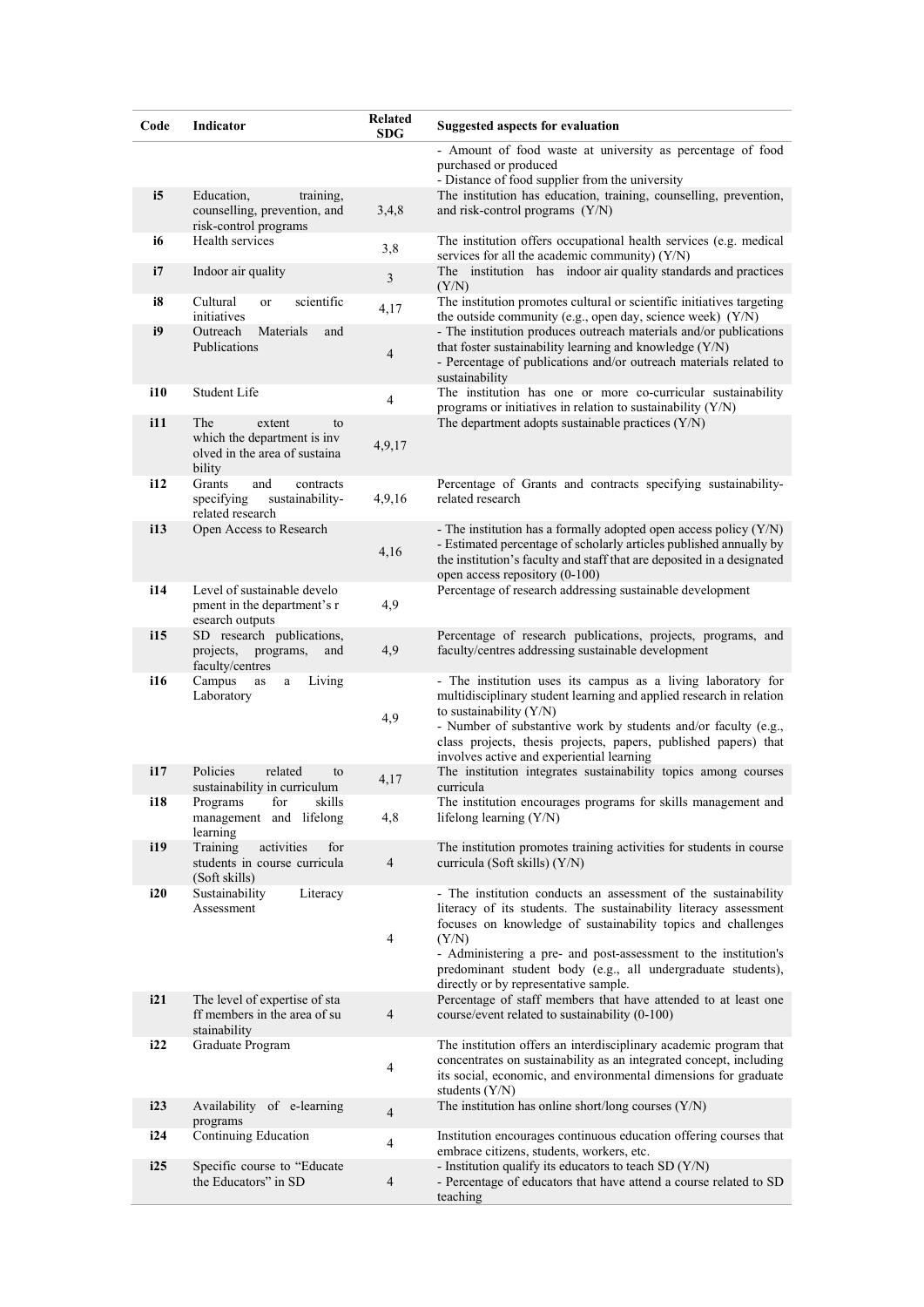| Code       | Indicator                                                                             | <b>Related</b><br><b>SDG</b> | <b>Suggested aspects for evaluation</b>                                                                                                                                                                                                                                                               |
|------------|---------------------------------------------------------------------------------------|------------------------------|-------------------------------------------------------------------------------------------------------------------------------------------------------------------------------------------------------------------------------------------------------------------------------------------------------|
| i26        | Immersive Experience                                                                  | 4                            | The institution offers at least one immersive, sustainability-<br>focused educational study program. The program is one week or<br>more in length and may take place off-campus, overseas, or on-<br>campus $(Y/N)$                                                                                   |
| i27        | Sustainable Procurement                                                               | 4,12                         | The institution has written policies, guidelines or directives that<br>seek to support sustainable purchasing across commodity<br>categories institution-wide (Y/N)                                                                                                                                   |
| i28        | The level of support given t<br>o HEI on sustainability prog<br>rammes                | 4,16,17                      | Percentage of external support (human resources, financial<br>assistance, materials given) on sustainability programmes                                                                                                                                                                               |
| i29        | Participatory Governance                                                              | 4,16,17                      | Institution has adopted a framework for engaging internal<br>stakeholders (i.e., students, staff, faculty) in governance (Y/N)                                                                                                                                                                        |
| i30        | Affordability and Access                                                              | 4,10                         | Institution has policies and programs in place to make it accessible<br>and affordable to low-income students and/or to support non-<br>traditional students $(Y/N)$                                                                                                                                  |
| i31        | Fosters the professional and<br>personal development and<br>valorisation of employees | 4,8                          | The institution fosters the professional and personal development<br>and valorisation of employees (e.g. vocational training, academic<br>training) $(Y/N)$                                                                                                                                           |
| i32        | Student Commute Modal<br>Split                                                        | $\overline{\mathcal{L}}$     | Institution's students commute to and from campus using more<br>sustainable commuting options such as walking, bicycling,<br>vanpooling or carpooling, taking public transportation, riding<br>motorcycles or scooters, riding a campus shuttle (Y/N)                                                 |
| i33        | Total number of students by<br>faculty, by gender<br>and<br>migration status          | 5,10                         | Amount of students specified by faculty, by gender and migration                                                                                                                                                                                                                                      |
| i34        | Assessing Diversity<br>and<br>Equity                                                  | 5,10                         | The institution has a structured assessment process during the<br>previous three years to improve diversity, equity, and inclusion on<br>campus $(Y/N)$                                                                                                                                               |
| i35        | Water conservation practice<br>$\bf S$                                                | 6,12                         | The institution has efficient showerheads and irrigation systems<br>(Y/N)                                                                                                                                                                                                                             |
| i36        | Rainwater Management                                                                  | 6,9,11                       | The institution uses green infrastructure and low impact<br>development (LID) practices to help mitigate stormwater run-off<br>impacts and treat rainwater as a resource rather than as a waste<br>product $(Y/N)$                                                                                    |
| i37        | Water recycling program<br>implementation                                             | 6                            | The institution has a recycling program $(Y/N)$                                                                                                                                                                                                                                                       |
| i38        | Practices to reduce water<br>consumption                                              | 6                            | The institution promotes practices to reduce water consumption<br>(e.g., taps with timer function, flushes with less water, making use<br>of rainwater) (Y/N)                                                                                                                                         |
| i39        | Total water withdrawal by<br>source.                                                  | 6                            | Amount (flow/volume) of water consumed by source                                                                                                                                                                                                                                                      |
| <i>i40</i> | and<br>Renewable<br>Clean<br>Energy                                                   | 7,13                         | - The institution supports the development and use of clean and<br>renewable energy sources (Y/N)<br>- Total clean and renewable electricity generated on-site during<br>the performance year and for which the institution retains or has<br>retired the associated environmental attributes (MMBtu) |
| i41<br>i42 | Energy consumption<br>Energy efficient equipment                                      | $\boldsymbol{7}$             | Direct and indirect energy consumption by primary energy source<br>The institution uses energy efficient-equipment (e.g., efficient                                                                                                                                                                   |
| i43        | Significant<br>financial                                                              | $\overline{7}$               | heaters, solar panels, energy-saving light bulbs) (Y/N)<br>Significant financial assistance received from government                                                                                                                                                                                  |
|            | assistance received<br>from<br>government.                                            | 8,10,17                      |                                                                                                                                                                                                                                                                                                       |
| i44        | Total<br>workforce<br>by<br>employment type                                           | 8                            | Total workforce by employment type, employment contract, and<br>region, broken down by gender.                                                                                                                                                                                                        |
| i45<br>i46 | Elements of green building<br>Building<br>Design<br>and                               | 9,11,12                      | The institution has certified buildings $(Y/N)$<br>Institution owns and operates buildings that are 1) certified under                                                                                                                                                                                |
|            | Construction Operations and<br>Maintenance                                            | 9,11                         | a green building rating system for existing buildings (e.g. LEED<br>O+M) or 2) operated and maintained in accordance with formally<br>adopted sustainable operations and maintenance guidelines and<br>policies. (Y/N)                                                                                |
| i47        | Sustainable<br>Support<br>for<br>Transportation                                       | 9,11                         | The institution has implemented one or more of the following<br>strategies to encourage more sustainable modes of transportation<br>and reduce the impact of student and employee commuting (Y/N)                                                                                                     |
| i48        | Development<br>of<br>technologies and registers<br>patents in the area                | $\mathbf{9}$                 | The institution promotes the development of technologies and<br>registers patents in the area of SD $(Y/N)$                                                                                                                                                                                           |
| i49        | Support for Research                                                                  | $\overline{9}$               | The institution has an ongoing program to encourage students in<br>multiple disciplines or academic programs to conduct research in<br>sustainability (Y/N)                                                                                                                                           |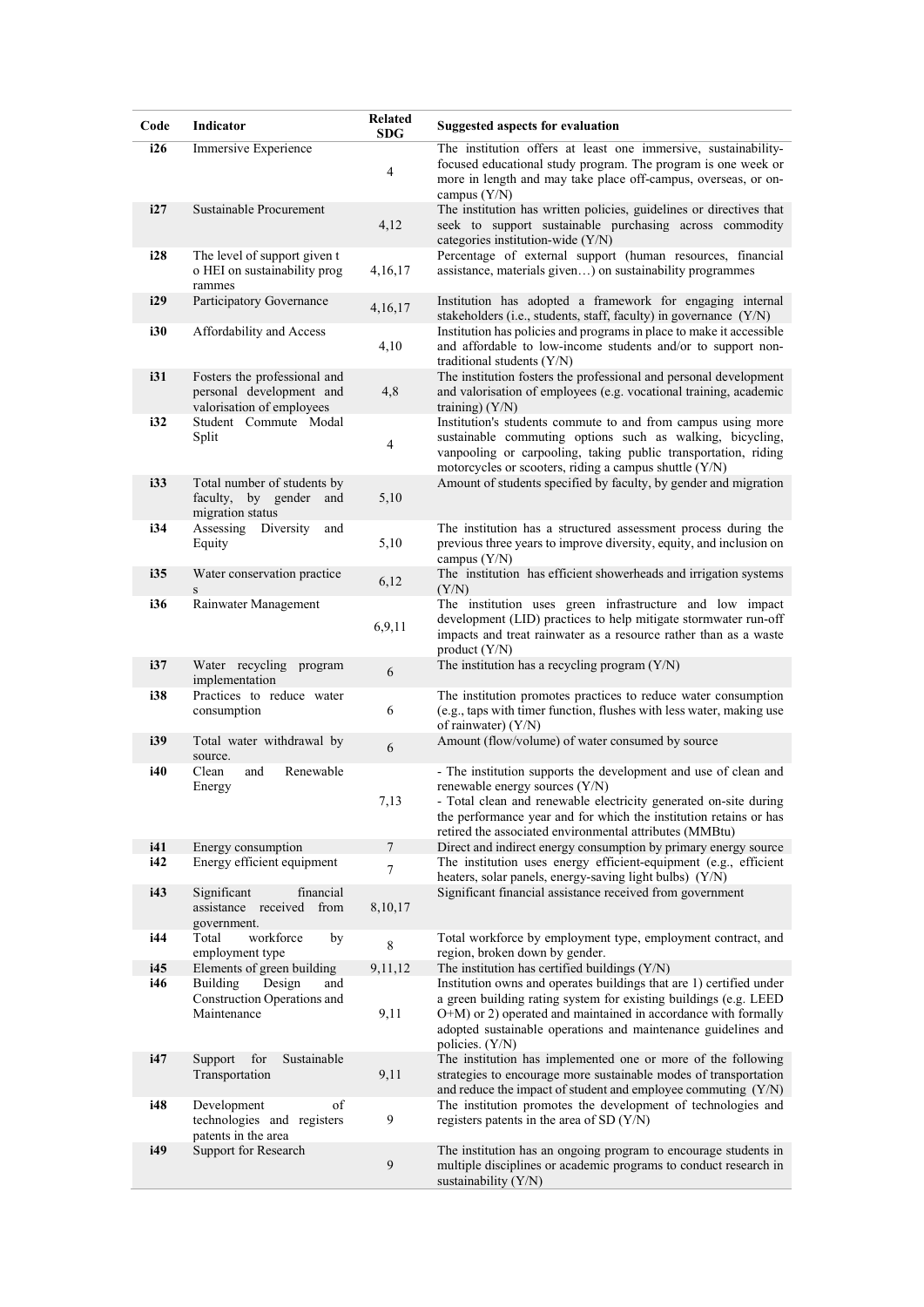| Code        | Indicator                                                                | <b>Related</b><br><b>SDG</b> | <b>Suggested aspects for evaluation</b>                                                                                                                                                                                                                                                                                                                  |
|-------------|--------------------------------------------------------------------------|------------------------------|----------------------------------------------------------------------------------------------------------------------------------------------------------------------------------------------------------------------------------------------------------------------------------------------------------------------------------------------------------|
| i50         | Outdoor Air Quality                                                      | 11,13,15                     | The institution has 1) adopted policies or guidelines to improve<br>outdoor air quality and minimize air pollutant emissions from<br>mobile sources on campus and/or 2) completed an inventory of<br>significant air emissions from stationary sources on campus (Y/N)                                                                                   |
| i51         | Total area on campus for<br>water absorption                             | 11,15                        | Total open space area divided by total campus population                                                                                                                                                                                                                                                                                                 |
| i52         | Organic and Inorganic waste<br>treatment                                 | 11,12                        | - Proportion of university waste safely treated, categorized by<br>waste treatment<br>- Total amount of waste produced at university categorized type<br>(paper, food waste, etc.) in relation to total number of students and<br>staff and percentage of waste that is recycled or reused                                                               |
| i53         | Waste Minimization<br>and<br>Diversion                                   | 12                           | - The institution has implemented source reduction strategies to<br>reduce the total amount of waste generated (materials diverted +<br>materials disposed) per weighted campus user compared to a<br>baseline (Y/N)<br>- The institution diverts materials from the landfill or incinerator<br>by recycling, composting, donating or re-selling (0-100) |
| i54         | Hazardous<br>Waste<br>Management                                         | 12                           | Amount of hazardous waste produced at university per student and<br>staff and percentage of hazardous waste safely treated by type and<br>treatment                                                                                                                                                                                                      |
| i55         | Greenhouse Gas Emissions                                                 | 13                           | Total direct and indirect greenhouse gas emissions by weight.                                                                                                                                                                                                                                                                                            |
| i56         | Conservation of biodiversity<br>on and around the campus                 | 14,15                        | The institution promotes the conservation of biodiversity on and<br>around the campus $(Y/N)$                                                                                                                                                                                                                                                            |
| i57         | Sustainability Coordination                                              | 16,17                        | There is a sustainability department at the institution $(Y/N)$                                                                                                                                                                                                                                                                                          |
| i58         | Sustainable Investment                                                   | 16,17                        | - The institution has one or more co-curricular sustainability<br>programs or initiatives $(Y/N)$<br>- Estimated percentage of students that participate annually in<br>sustainability-<br>focused co-curricular education and outreach programs (0-100)                                                                                                 |
| i59         | Incorporation of sustainable<br>development in institutional<br>policies | 16,17                        | The institution has institutional policies related to sustainability<br>(Y/N)                                                                                                                                                                                                                                                                            |
| i60         | <b>Investment Disclosure:</b>                                            | 16                           | The institution makes a snapshot of its investment holdings<br>available to the public $(Y/N)$                                                                                                                                                                                                                                                           |
| <i>i</i> 61 | Sustainability<br>related<br>presence on the web                         | 17                           | - There is a sustainable content available on institutions website<br>(Y/N)<br>- There are sustainability-related projects, publications, events<br>shares on institutions website/social media (Y/N)                                                                                                                                                    |

## *4.2 Importance of the selected indicators*

Figure 4 presents the relation between indicators and the SDGs, as well as the relevance percentage given by the experts. Indicators may relate to more than one goal(United Nations, n.d.).

All indicators scored at least half of the highest possible score. Indicators i38 (Practices to reduce water consumption) and i54 (Hazardous Waste Management) obtained the highest possible scores. They are both operational indicators and are related to only one SDG (6 and 12, respectively). This focus is reinforced by Point 4 (Undertake a review of policy, infrastructure and protocols on campus to embed a culture and practice of 'Reduce, Reuse, Recycle') of the 10 Point Plan from the Big Tent Consortium (2018), a global network of universities and their community partners.

Indicator i30 (Affordability and Access) could contribute to two SDGs (4 and 10) and reached 97% of the maximum possible score, indicating that accessibility issues are among the most relevant in the relationship between HEIs and the SDGs. It demonstrates inclusion, a highlight of the SDGs, as affirmed by the United-Nations Secretary-General Ban Ki-Moon: "the most inclusive and transparent development agenda the world has ever seen" (United Nations Millennium Campaign 2015).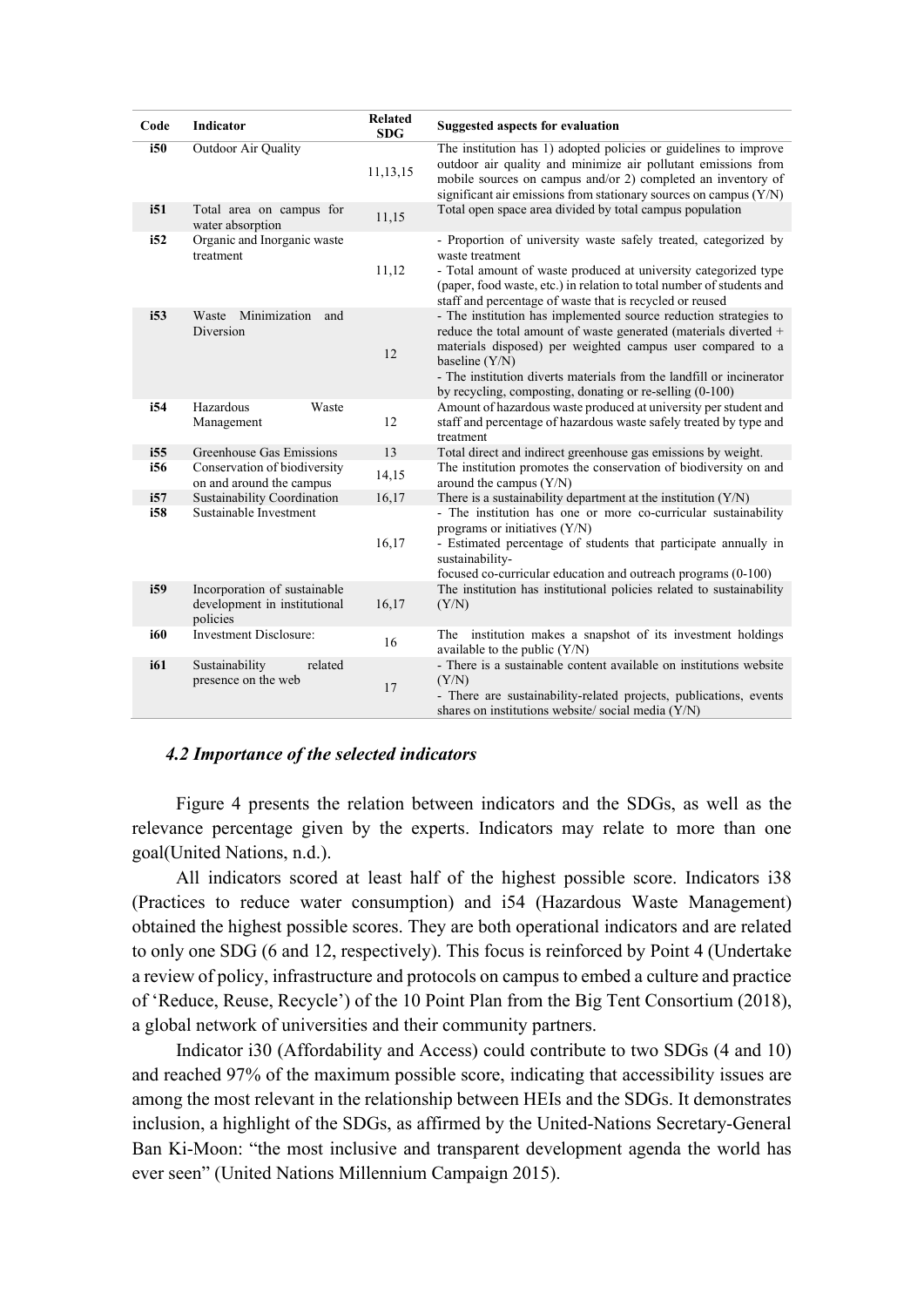|               |              | SDGs           |                |                |            |            |                  |         |          |        |        |        |    |    |    |        |       |             |
|---------------|--------------|----------------|----------------|----------------|------------|------------|------------------|---------|----------|--------|--------|--------|----|----|----|--------|-------|-------------|
| Indicator     | $\mathbf{1}$ | $\overline{2}$ | $\overline{3}$ | $\overline{4}$ | $\sqrt{5}$ | $\sqrt{6}$ | $\boldsymbol{7}$ | $\bf 8$ | 9        | $10\,$ | 11     | $12\,$ | 13 | 14 | 15 | $16\,$ | 17    | $\mathbf T$ |
| $\rm i1$      | 80           |                |                |                |            |            |                  | 87      |          |        |        |        |    |    |    |        | 90    | 86          |
| i2            | 84           |                |                |                |            |            |                  |         |          | 90     |        |        |    |    |    |        |       | 87          |
| i3            |              | $73\,$         |                |                |            |            |                  |         |          |        |        | 88     |    |    |    |        |       | 80          |
| $\mathrm{i}4$ |              | $77\,$         |                |                |            |            |                  |         |          |        |        | 88     |    |    |    |        |       | 82          |
| i5            |              |                | 83             | 86             |            |            |                  | 80      |          |        |        |        |    |    |    |        |       | 83          |
| $\mathrm{i}6$ |              |                | 90             |                |            |            |                  | 80      |          |        |        |        |    |    |    |        |       | 85          |
| i7            |              |                | 80             |                |            |            |                  |         |          |        |        |        |    |    |    |        |       | 80          |
| $\mathrm{i}8$ |              |                |                | 84             |            |            |                  |         |          |        |        |        |    |    |    |        | 80    | 82          |
| i9            |              |                |                | 84             |            |            |                  |         |          |        |        |        |    |    |    |        |       | 84          |
| i10           |              |                |                | 88             |            |            |                  |         |          |        |        |        |    |    |    |        |       | $\bf 88$    |
| i11           |              |                |                | 94             |            |            |                  |         | 90       |        |        |        |    |    |    |        | 87    | 90          |
| i12           |              |                |                | 86             |            |            |                  |         | $70\,$   |        |        |        |    |    |    | 60     |       | 72          |
| i13           |              |                |                | 80             |            |            |                  |         |          |        |        |        |    |    |    | 60     |       | $70\,$      |
| i14           |              |                |                | 90             |            |            |                  |         | $\bf 80$ |        |        |        |    |    |    |        |       | 85          |
| i15           |              |                |                | 88             |            |            |                  |         | 85       |        |        |        |    |    |    |        |       | 86          |
| i16           |              |                |                | 92             |            |            |                  |         | 85       |        |        |        |    |    |    |        |       | 88          |
| i17           |              |                |                | 84             |            |            |                  |         |          |        |        |        |    |    |    |        | 97    | 90          |
| i18           |              |                |                | 94             |            |            |                  | 93      |          |        |        |        |    |    |    |        |       | 93          |
| i19           |              |                |                | 86             |            |            |                  |         |          |        |        |        |    |    |    |        |       | 86          |
| i20           |              |                |                | 86             |            |            |                  |         |          |        |        |        |    |    |    |        |       | 86          |
| i21           |              |                |                | 88             |            |            |                  |         |          |        |        |        |    |    |    |        |       | 88          |
| i22           |              |                |                | 90             |            |            |                  |         |          |        |        |        |    |    |    |        |       | 90          |
| i23           |              |                |                | 82             |            |            |                  |         |          |        |        |        |    |    |    |        |       | 82          |
| i24           |              |                |                | 92             |            |            |                  |         |          |        |        |        |    |    |    |        |       | 92          |
| i25           |              |                |                | 88             |            |            |                  |         |          |        |        |        |    |    |    |        |       | 88          |
| i26           |              |                |                | 86             |            |            |                  |         |          |        |        |        |    |    |    |        |       | 86          |
| i27           |              |                |                | 74             |            |            |                  |         |          |        |        | 92     |    |    |    |        |       | 83          |
| i28           |              |                |                | 90             |            |            |                  |         |          |        |        |        |    |    |    |        | 87 87 | 88          |
| i29           |              |                |                | ${\bf 88}$     |            |            |                  |         |          |        |        |        |    |    |    | 100    | 100   | 96          |
| i30           |              |                |                | 94             |            |            |                  |         |          | 100    |        |        |    |    |    |        |       | 97          |
| i31           |              |                |                | $\bf 84$       |            |            |                  | 73      |          |        |        |        |    |    |    |        |       | $78\,$      |
| i32           |              |                |                | $72\,$         |            |            |                  |         |          |        |        |        |    |    |    |        |       | $72\,$      |
| i33           |              |                |                |                | 90         |            |                  |         |          | 50     |        |        |    |    |    |        |       | $70\,$      |
| i34           |              |                |                |                | 90         |            |                  |         |          | 90     |        |        |    |    |    |        |       | 90          |
| i35           |              |                |                |                |            | 83         |                  |         |          |        |        | 96     |    |    |    |        |       | 89          |
| i36           |              |                |                |                |            | 93         |                  |         | $75\,$   |        | $80\,$ |        |    |    |    |        |       | 83          |
| i37           |              |                |                |                |            | 97         |                  |         |          |        |        |        |    |    |    |        |       | 97          |
| i38           |              |                |                |                |            | 100        |                  |         |          |        |        |        |    |    |    |        |       | $100\,$     |
| i39           |              |                |                |                |            | $80\,$     |                  |         |          |        |        |        |    |    |    |        |       | $80\,$      |
| i40           |              |                |                |                |            |            | 92               |         |          |        |        |        | 97 |    |    |        |       | 94          |
| i41           |              |                |                |                |            |            | 88               |         |          |        |        |        |    |    |    |        |       | $\bf 88$    |
| i42           |              |                |                |                |            |            | 92               |         |          |        |        |        |    |    |    |        |       | 92          |

Figure 4. Level of importance (in %) of each indicator for measuring HEIs' contribution to the SDGs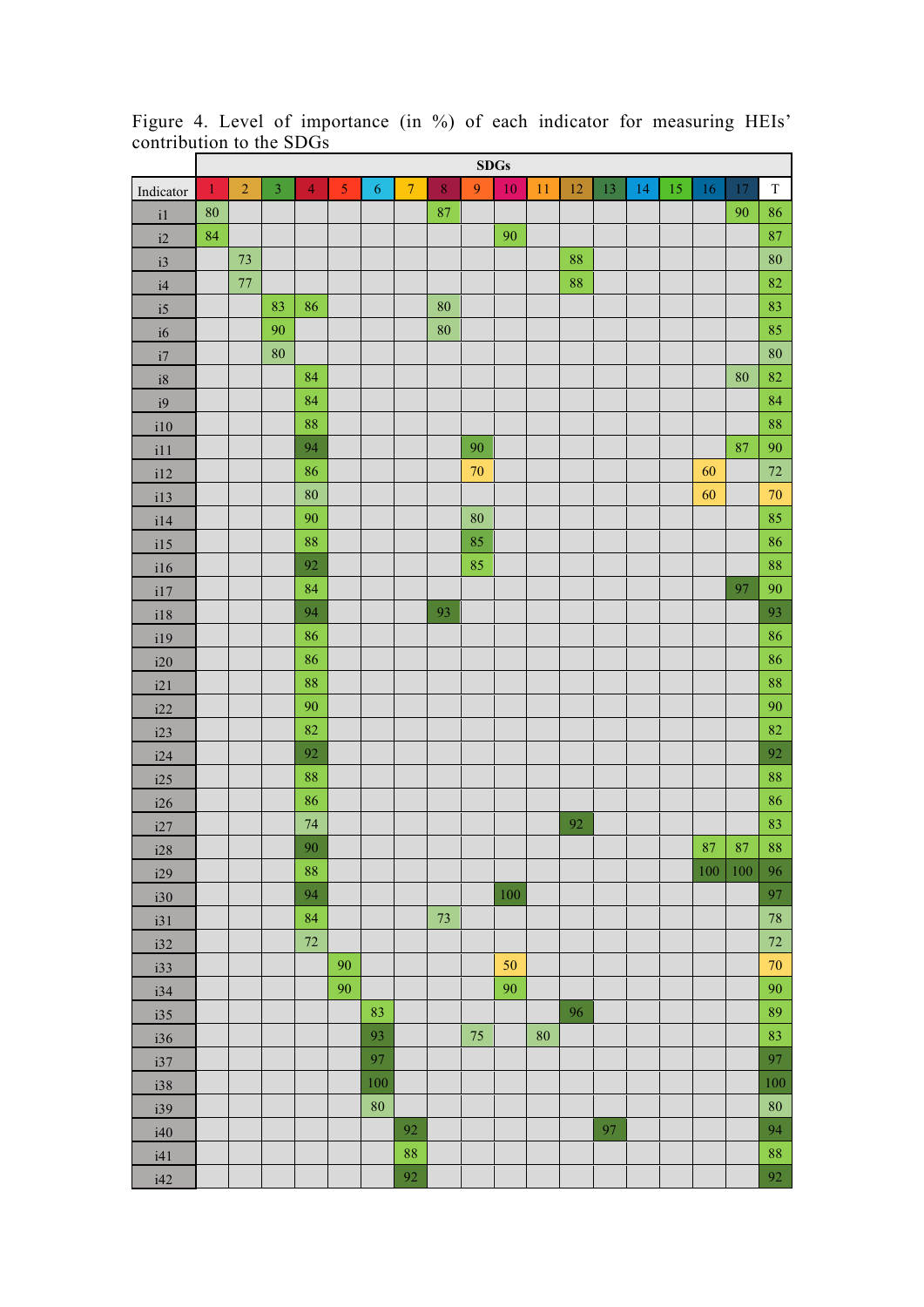|           |              |                |                |                |   |            |                |         | SDGs  |    |    |        |    |    |    |     |    |             |
|-----------|--------------|----------------|----------------|----------------|---|------------|----------------|---------|-------|----|----|--------|----|----|----|-----|----|-------------|
| Indicator | $\mathbf{1}$ | $\overline{2}$ | $\overline{3}$ | $\overline{4}$ | 5 | $\sqrt{6}$ | $\overline{7}$ | $\bf 8$ | 9     | 10 | 11 | 12     | 13 | 14 | 15 | 16  | 17 | $\mathbf T$ |
| i43       |              |                |                |                |   |            |                | 60      |       | 50 |    |        |    |    |    |     | 63 | 58          |
| i44       |              |                |                |                |   |            |                | 73      |       |    |    |        |    |    |    |     |    | 73          |
| i45       |              |                |                |                |   |            |                |         | 80    |    | 73 | 96     |    |    |    |     |    | 83          |
| i46       |              |                |                |                |   |            |                |         | 65    |    | 65 |        |    |    |    |     |    | 65          |
| i47       |              |                |                |                |   |            |                |         | 80    |    | 88 |        |    |    |    |     |    | 84          |
| i48       |              |                |                |                |   |            |                |         | 85    |    |    |        |    |    |    |     |    | 85          |
| i49       |              |                |                |                |   |            |                |         | 90    |    |    |        |    |    |    |     |    | 90          |
| i50       |              |                |                |                |   |            |                |         |       |    | 75 |        | 94 |    | 60 |     |    | 76          |
| i51       |              |                |                |                |   |            |                |         |       |    | 80 |        |    |    | 73 |     |    | 76          |
| i52       |              |                |                |                |   |            |                |         |       |    | 78 | 100    |    |    |    |     |    | 89          |
| i53       |              |                |                |                |   |            |                |         |       |    |    | 96     |    |    |    |     |    | 96          |
| i54       |              |                |                |                |   |            |                |         |       |    |    | 100    |    |    |    |     |    | 100         |
| i55       |              |                |                |                |   |            |                |         |       |    |    |        | 80 |    |    |     |    | $80\,$      |
| i56       |              |                |                |                |   |            |                |         |       |    |    |        |    | 64 | 93 |     |    | 78          |
| i57       |              |                |                |                |   |            |                |         |       |    |    |        |    |    |    | 73  | 83 | 78          |
| i58       |              |                |                |                |   |            |                |         |       |    |    |        |    |    |    | 80  | 83 | 81          |
| i59       |              |                |                |                |   |            |                |         |       |    |    |        |    |    |    | 100 | 93 | 96          |
| i60       |              |                |                |                |   |            |                |         |       |    |    |        |    |    |    | 73  |    | 73          |
| i61       |              |                |                |                |   |            |                |         |       |    |    |        |    |    |    |     | 83 | 83          |
| Legend:   |              |                |                |                |   |            |                |         |       |    |    |        |    |    |    |     |    |             |
| $0 - 50$  |              | $51 - 60$      |                | 61-70          |   |            | 71-80          |         | 81-90 |    |    | 91-100 |    |    |    |     |    |             |

Considering inclusive education, the scenario is positive, as stated by Bangladesh's representative at the 7th ASEM Education Ministers' Meeting; "inclusive education is gaining ground, all education indicators confirm improvement" (ASEM Education Secretariat 2019). This confirms that the institutions of education are progressing towards the achievement of the goals.

The fifth most relevant indicator of the whole list is the presence of sustainable development in institutional policies and the influence of local, national and global issues facing the decision-making process of HEI (i59 - Sustainable development in institutional policies). This also represents the scope of the indicator to contemplate all people, as it is useful to measure HEIs contribution towards SDGs 16 and 17.

On the other hand, i43 (Financial assistance) was the indicator with the lowest score. It is linked to three SDGs (8, 10 and 17). Of the total, 11 experts believed that financial assistance received from the government is not so important when evaluating the contribution of HEIs to the SDGs.

The second lowest score was observed for i46 (Building Design and Construction Operations and Maintenance), regarding the operations and maintenance of buildings, and it is related to SDGs 9 and 11. The reason for such a low score is likely to be that other operational indicators better address these goals, such as support for research (i49) and support for sustainable transportation (i47).

### *4.3 Relation among selected indicators and the HEIs dimensions*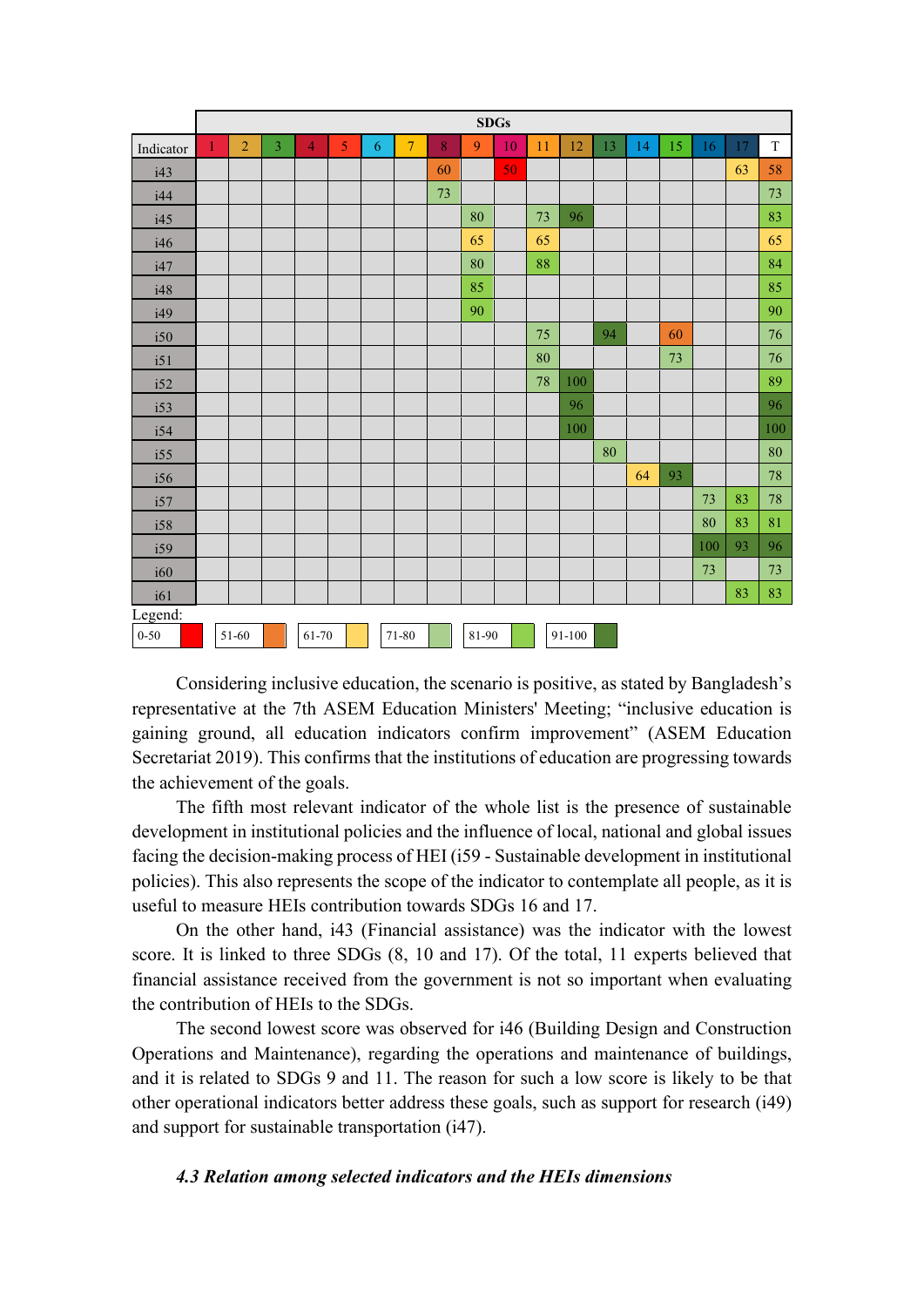The emphasis given to SDG 4 in terms of number of associated indicators refers to its commitment towards Quality Education - one of the core functions of HEIs (UNESCO 2017). For this reason, it was expected that this goal would obtain the highest number of words related to the university role, and, consequently, a greater number of indicators. Another highlight is the number of indicators related to SDG 9 (Industry, Innovation and Infrastructure), which deals with another important university dimension: research (Gimenez 2017). As a result, the probability of more correlated words between the indicators and the SDGs 4 and 9 would be higher.

Among the university's dimensions, the one with the highest number of indicators was campus operations (Table 5), since many indicators focus on operations carried out in the campus structure (Gazzoni et al. 2018). The SDGs that demand this type of indicators the most are 2, 6, 7, 9, 11, 12, 13, 14 and 15, representing more than half of the goals. It may be related to the fact that those indicators are collected in the field and most of them are quantitative. Slaymark (2018, p.33) also supports this connection, by stating that "sustainable practices within operation and administration must, for instance, address the HEIs' energy and material consumption, emissions, waste management, and transport strategy."

|                                        |                                                                                                                                                                 |                                                                   | $\tilde{\phantom{a}}$      |                                                                                                                             |                                         |
|----------------------------------------|-----------------------------------------------------------------------------------------------------------------------------------------------------------------|-------------------------------------------------------------------|----------------------------|-----------------------------------------------------------------------------------------------------------------------------|-----------------------------------------|
| <b>Dimension</b>                       | <b>CAMPUS</b>                                                                                                                                                   | <b>TEACHING</b>                                                   | <b>OUTREACH</b>            | <b>MANAGEMENT</b>                                                                                                           | <b>RESEARCH</b>                         |
| Codes                                  | $i3$ ; $i4$ ; $i7$ ; $i27$ ; $i35$ ;<br>i36; i37; i38; i39;<br>$i40$ ; $i41$ ; $i42$ ; $i45$ ;<br>$i46$ ; $i47$ ; $i50$ ; $i51$ ;<br>i52; i53; i54; i55;<br>i56 | i16; i17;<br>i18; i19;<br>i20; i21;<br>i22; i23;<br>i24; i25; i26 | $i1$ ; $i8$ ; $i9$ ; $i10$ | $i2$ ; $i5$ ; $i6$ ; $i28$ ;<br>i29; i30; i31; i32;<br>i33; i34; i43; i44;<br>i57; i58; i59; i60;<br><i>i</i> <sup>61</sup> | i11; i12; i13;<br>i14; i15; i48;<br>i49 |
| $\mathbf n$                            | 22                                                                                                                                                              | 11                                                                | $\overline{4}$             | 17                                                                                                                          |                                         |
| Average<br>importance<br>per dimension | 85                                                                                                                                                              | 88                                                                | 85                         | 82                                                                                                                          | 83                                      |

Table 5. Classification of indicators according to university dimension

Secondly, there is the management dimension, since decisions made by managers are critical in the contribution of HEIs to SDGs. The goals that mostly demand this type of action are: 1, 3, 4, 5, 8, 10, 16 and 17, representing 47% of the SDGs.

Teaching is the dimension of the university with the third most indicators and it is strongly linked to SDG 4. On the other hand, this is the dimension with the highest associated importance, based on the average of indicators' importance. SDG 8, 9 and 17 present indicators related to teaching, but in all of them this indicator is also present in SDG 4. Thus, there is no indicator of the dimension that does not belong to the goal of Quality Education.

The research dimension is mainly present in SDGs 4 and 9, which are focused on the main activities of HEIs: education/teaching and research. SDSN (2017) shows that teaching and research are the two main roles of the HEIs with more direct relation to SDGs targets. This dimension appears in one indicator for SDG 16 and another one for SDG 17. These indicators are the same as those mentioned in the SDGs mentioned above; therefore, there is no indicator of the research dimension that does not belong to SDG 4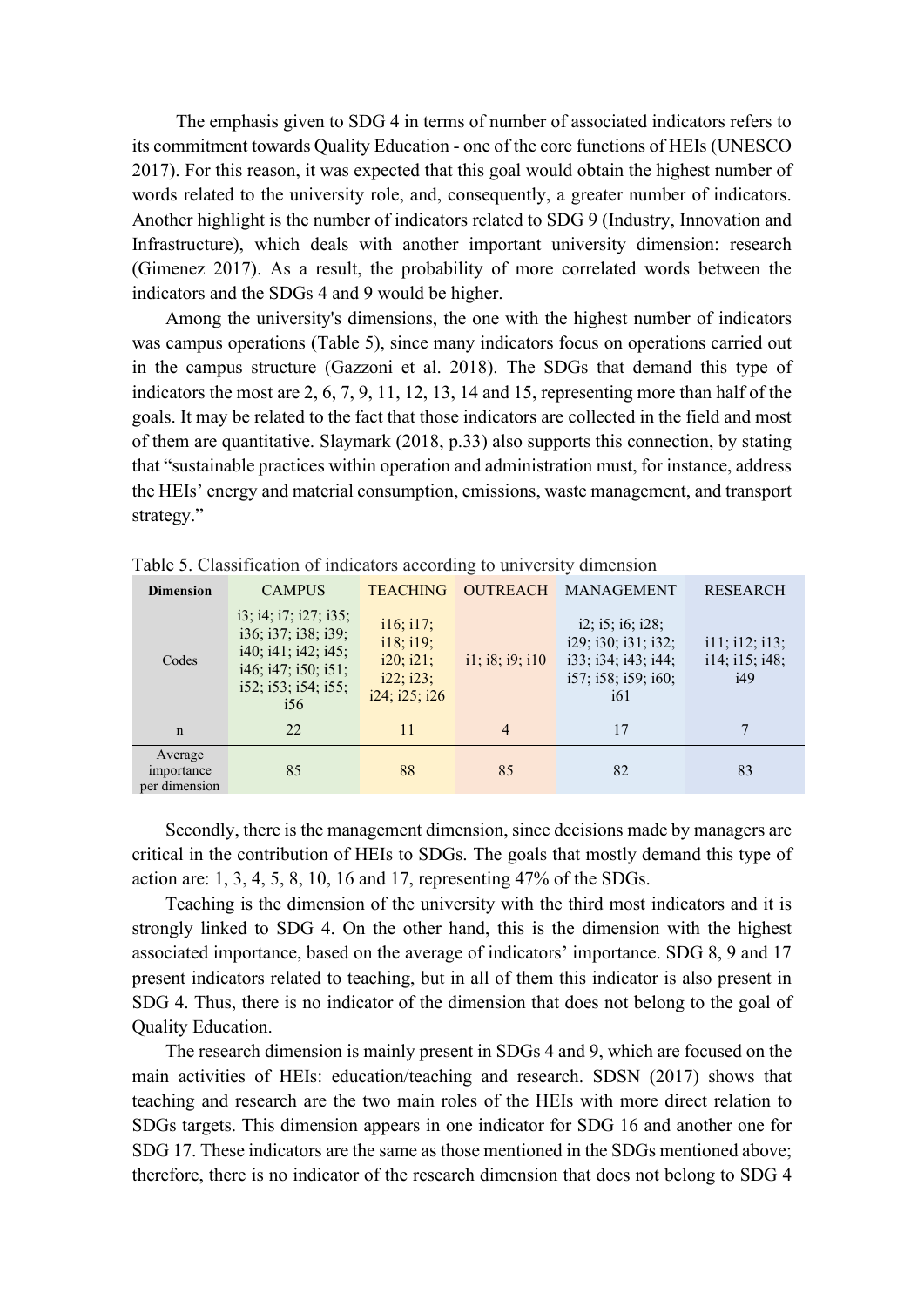and 9. Slaymark (2018) states that much research has been done concerning the definition of sustainable development, but now it is imperative to research the pathways of implementation and operationalization of the SDGs. Living labs could work as a link to this. As HEIs are compared to "small towns", they allow the experience of the "real world" practicing the theory (Evans *et al.*, 2015; SDSN, 2017; Adams *et al.*, 2018).

On the other hand, the outreach dimension is the one that has the least number of indicators, but they are associated with SDGs 1, 4, 8 and 17, demonstrating HEIs' social responsibility (Nunes, Pereira and Pinho 2017). Regardless of the number of indicators in each university dimension, it is important to implement indicators in all university dimensions to incorporate the necessary transformation in society (Koester *et al.*, 2006; Karatzoglou, 2013; Dagiliūtė *et al.*, 2018;)

## **5 Conclusions**

Higher Education Institutions have great potential to contribute to the achievement of the targets of the Sustainable Development Goals, and therefore must have indicators to evaluate their contribution. The difficulty in adapting the original Agenda 2030 indicators to the context of HEIs is acknowledged; therefore, other indicators could be adopted, as suggested by this study (Table 4). This list shows that HEIs might not need new indicators.

This paper demonstrates that the sustainable development indicators are already present in the literature can be directly related to achievement of the SDGs. Thus, after collecting 432 indicators referenced in the literature, and selecting 268 that contained the most frequently used keywords of SDG, 61 indicators were refined to compose a set of indicators that could follow the evolution of SDGs in HEIs.

The practical implications of this study refer mostly to the support provided to HEIs that are already monitoring sustainability indicators (as used by several tools), and that can "add" the component of contribution towards the 2030 Agenda as well, without having to explore a totally new tool to measure that contribution – especially for institutions that do not have [human/financial] resources to invest in additional levels of monitoring. Although the scope is dedicated to HEIs, the experience of this investigation can be indirectly useful to other sectors – that could use the same approach to adjust their existing monitoring frameworks to add the component of contribution to the 2030 Agenda – and to stakeholders of HEIs, that will benefit from more efforts in all dimensions, especially teaching, outreach and research.

The methodological step of checking the importance of the selected indicators by using a questionnaire aimed at collecting the maximum number of responses could be considered as a limitation of this study since we did not focus on having a proportional number for each global region. In addition, the questionnaire was designed to be concise and to quickly investigate the importance of indicators in measuring the SDGs. Certainly, more questions could have been added, but the authors chose to focus on this approach at this time and avoid sending a questionnaire too long.

This research carried out a survey of indicators published in the literature and focused on sustainability in HEIs. However, there are other indicators that might not have been captured in the literature search and that are still within the scope of the SDGs, such as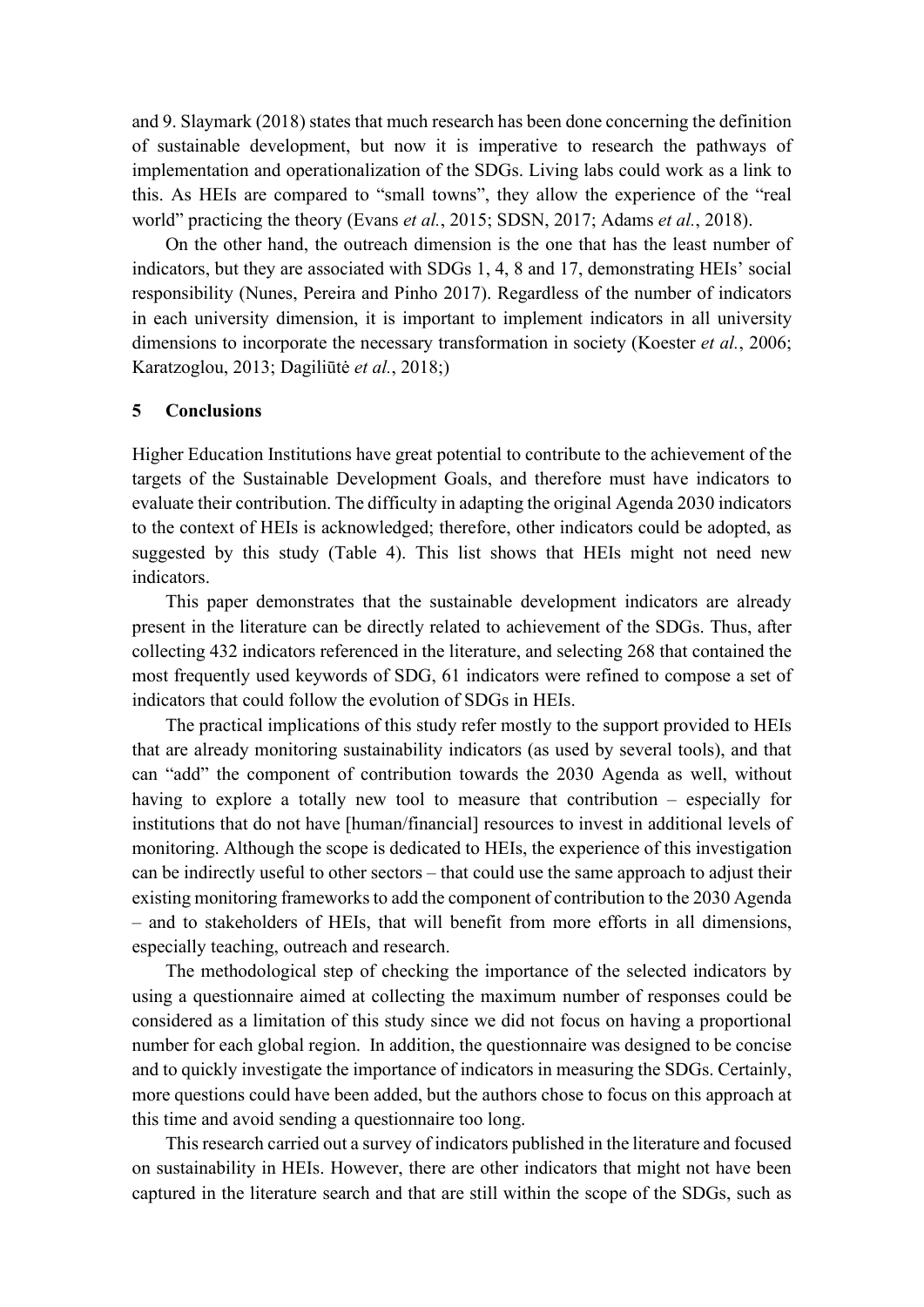those concerning university social responsibility. Therefore, as a suggestion for future work, it is proposed to expand the sources of indicators, using not only those focused on sustainable development in HEIs. Another recommendation for future studies refers to the investigation on whether SDG-related sustainability indicators or institution-specific sustainability indicators have different levels of monitoring effectiveness in HEIs.

It is also important to verify the applicability of the proposed list in different university contexts, which may result in different indicators or adaptations to cover HEIs' particularities, also to make possible and feasible data collection to the specific context.

In fact, HEIs already contribute to global improvements in various aspects and they are already contributing to the achievement of the Sustainable Development Goals. In this context, the indicators become tools to help measure and visualise the effectiveness of the actions carried out by HEIs and guide future decisions. As the set of proposed indicators was already being used even before the development of the 2030 Agenda, it is expected that it will keep being useful to future sustainability agendas.

#### **References**

Abad-Segura, E., & González-Zamar, M.-D. (2021). "Sustainable economic development in higher education institutions: A global analysis within the SDGs framework". *Journal of Cleaner Production*, Vol. 294, pp. 126133.

Adams, R., Martin, S., and Boom, K. (2018). "University culture and sustainability: Designing and implementing an enabling framework". *Journal of Cleaner Production*, Vol. 171, pp. 434– 445.

Albareda-Tiana, S., Vidal-Raméntol, S., and Fernández-Morilla, M. (2018). "Implementing the sustainable development goals at University level". *International Journal of Sustainability in Higher Education*, Vol. 19 (3), pp. 473-497.

Aleixo, A.M., Azeiteiro, and U., Leal, S. (2018). "The implementation of sustainability practices in Portuguese higher education institutions". *International Journal of Sustainability in Higher Education*, Vol. 19 (1), pp.146-178.

Aleixo, A.M., Azeiteiro, U.M. and Leal, S. (2016). "Toward Sustainability through Higher Education: Sustainable Development incorporation into Portuguese Higher Education Institutions". Davim, J.P. and Leal Filho, W. (Eds.), *Challenges in Higher Education for Sustainability*, Springer, London, pp. 159-187.

Alghamdi, N., Alexandra D. H., and Hans, J. (2017). "Assessment tools' indicators for sustainability in universities: an analytical overview". *International Journal of Sustainability in Higher Education*, pp. 84-115.

Almeida Júnior, R. (2017). "Study on the Degree of Satisfaction of Users of the Collective Transportation Service Provided by the Company Viação Cidade Corumbá to the Municipality of Corumbá/MS". *Revista GeoPantanal*. Vol. 23, pp. 215-230.

Alonso-Almeida, M.M., Marimon, F., Casani, F., and Rodriguez-Pomeda, J. (2015). "Diffusion of sustainability reporting universities: current situation and future perspectives". *Journal of Cleaner Production*, Vol. 106**,** pp. 144-154.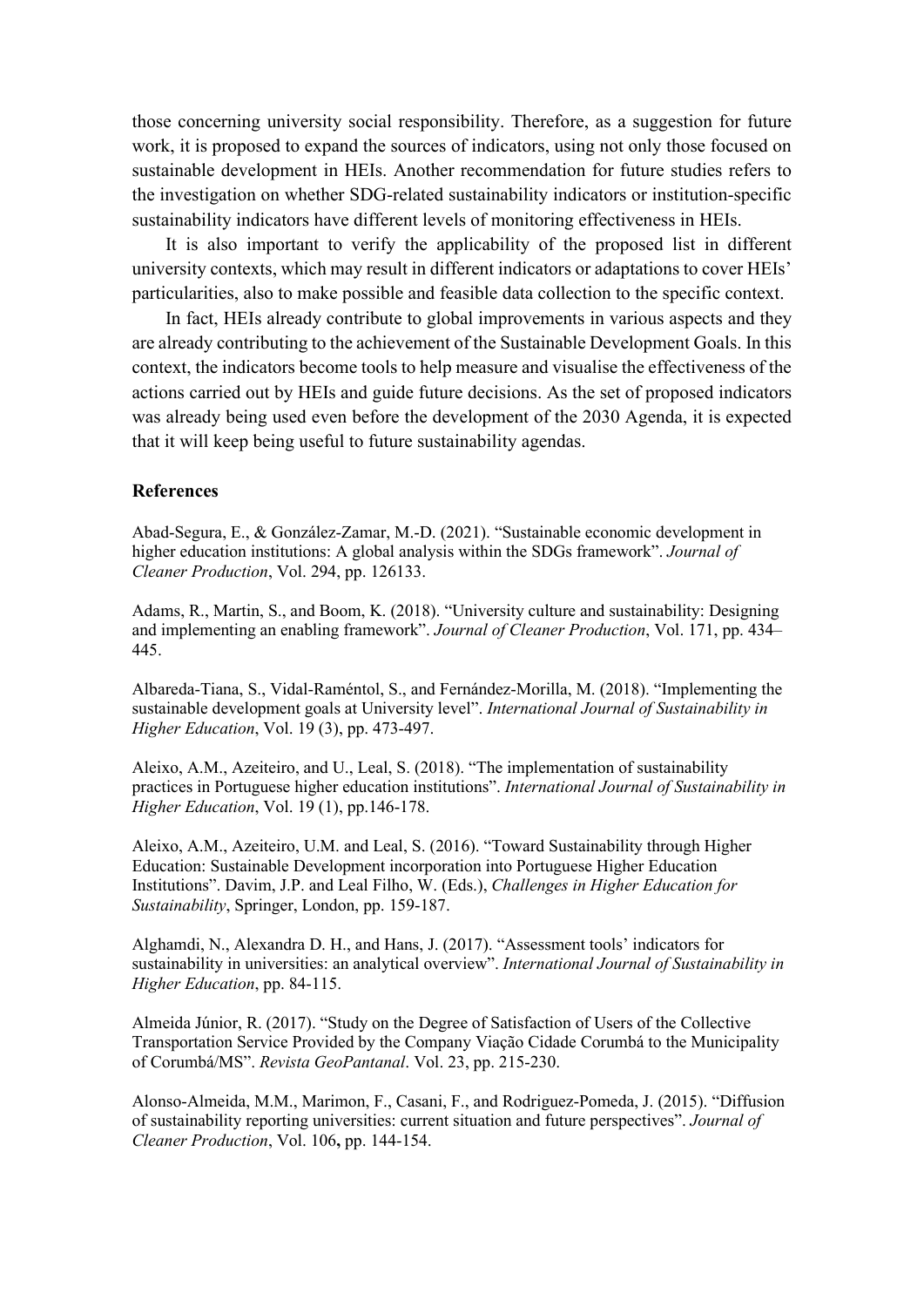Amaral, L.P., Martins N., and Gouveia, J.B. (2016). "Quest for a Sustainable University: a review". *International Journal of Sustainability in Higher Education*, Vol. 16 (2), pp. 155-172.

Avelar, A. B. A., da Silva-Oliveira, K. D., & da Silva Pereira, R. (2019). "Education for advancing the implementation of the Sustainable Development Goals: A systematic approach." *The International Journal of Management Education*, Vol. 17 No. 3, 100322.

ASEM Education Secretariat. (2019). The 7th ASEM Education Ministers' Meeting (ASEMME7). Bucharest: Asia-European Meeting.

Ávila, L.V., Leal Filho, W., Brandli, L.L., Macgregor, C.J., Molthan-Hill, P., Özuyar, P.G., and Moreira, R.M. (2017). "Barriers to innovation and sustainability at universities around the world". *Journal of Cleaner Production*, Vol. 164, pp. 1268-1278.

Balogh, W.R., St-Pierre, L., and Di Pippo, S. (2017). "Towards a results-based management approach for capacity-building in space science, technology and applications to support the implementation of the 2030 agenda for sustainable development". *Acta Astronautica*, Vol. 139, pp. 385-389.

Berchin, I.I. (2017). "Instituições de educação superior como agentes de inovação para o desenvolvimento sustentável: estudo em uma universidade comunitária de Santa Catarina". Master Thesis in Graduate Program in Administration, University of the South of Santa Catarina, Florianópolis, 2017.

Beringer, A. (2007). "The lüneburg sustainable University project in international comparison: an assessment against North American peers*". International Journal of Sustainability in Higher Education*, Vol. 8 (4),pp. 446-461.

Berzosa, A., Bernaldo, M.O., and Fernández-Sanchez, G. (2017). "Sustainability assessment tools for higher education: An empirical comparative analysis". *Journal of Cleaner Production*, Vol. 161, pp. 812-820.

Big Tent Consortium. (2018). "Global Communique-VIII - International Higher Education Declaration to Support the Implementation of the United Nations Sustainability Goals". Paris: UNESCO.

Bonici, R. M. C.; Araújo Júnior, C. F. de. (2011) "Medindo a satisfação dos estudantes em relação a disciplina on-line de probabilidade e estatística". In: 17° ABED Congresso Internacional de Educação a Distância, 2011, Manaus - AM. Anais. Vol. 1, pp. 1 - 10.

Burbridge, M. (2017). "If Living Labs are the Answer–What's the Question? A Review of the Literature". *Procedia Engineering*, Vol. 180, pp. 1725-1732.

Ceulemans, K., Molderez, I., and Van Liedekerke, L. (2015). "Sustainability reporting in higher education: a comprehensive review of the recent literature and paths for further research". *Journal of Cleaner Production*, Vol. 106, pp. 127-143.

Ceulemans, K., De Prins, M., Cappuyns, V., and De Coninck, W. (2011). "Integration of sustainable development in higher education's curricula of applied economics: large-scale assessments, integration strategies and barriers". *Journal of Management & Organization*, Vol. 17 (5), pp. 621-640.

Clugston, R.M., and Calder, W. (2000). "Critical dimensions of sustainability in higher education." *Sustainability and university life* Vol. 5.1, pp. 31-46.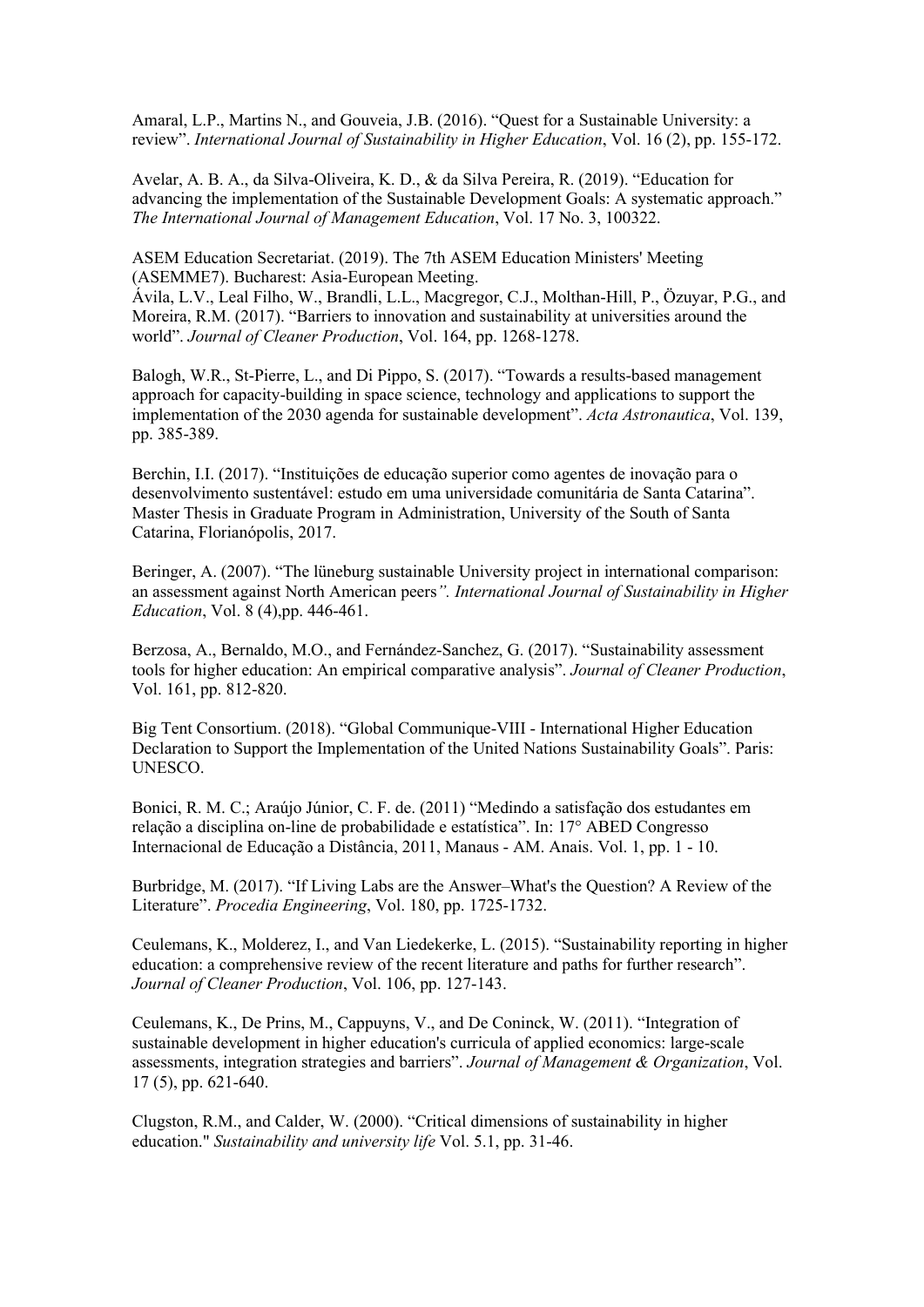Cortese, A.D. (2003). "The Critical Role of Higher Education in Creating a Sustainable Future". *Planning for Higher Education*, Vol. 31 (3), pp. 15–22.

Dagiliūtė, R., Liobikienė, G., and Minelgaitė, A. (2018). "Sustainability at universities: Students' perceptions from Green and Non-Green universities". *Journal of Cleaner Production*, Vol. 181, pp. 473–482.

Disterheft, A., Caeiro, S.S., Leal Filho, W., and Azeiteiro, U. M. (2016). "The INDICAREmodel–measuring and caring about participation in higher education's sustainability assessment". *Ecological Indicators*, Vol. 63, pp. 172-186.

Disterheft, A., Caeiro, S., Azeiteiro, U.M., and Leal Filho, W. (2013). "Sustainability Science and Education for Sustainable Development in Universities: A Way for Transition".S. Caeiro, W. Leal Filho, C. Jabbour and U.M. Azeiteiro (Eds.) *Sustainability Assessment Tools in Higher Education Institutions: Mapping Trends and Good Practices Around the World.* Springer International Publishing: Cardiff, UK, 3-28.

Dlouhá, J., Barton, A., Janouskova, S., Dlouhý, J. (2013), "Social learning indicators in sustainability-oriented regional learning networks". Journal of Cleaner Production Vol. 49, p. 64-73. http://dx.doi.org/10.1016/j.jclepro.2012.07.023.

Dollah, S., Abduh, A. and Rosmaladewi, Ms (2017). "Benefits and drawbacks of NVivo QSR application." *2nd International Conference on Education, Science, and Technology (ICEST 2017)*. Atlantis Press, 2017.

Evans, J., Jones, R., Karvonen, A., Millard, L., and Wendler, J. (2015). "Living labs and coproduction: university campuses as platforms for sustainability science". *Current Opinion in Environmental Sustainability*, Vol. 16, pp. 1-6.

Feil, A., Schreiber, D., Haetinger, C., Strasburg, V., Barkert, C. (2019). "Sustainability Indicators for Industrial Organizations: Systematic Review of Literature" *Sustainability*, Vol. 11 (3), pp. 854.

Fischer, D., Jenssen, S., and Tappeser, V. (2015). "Getting an empirical hold of the sustainable university: a comparative analysis of evaluation frameworks across 12 contemporary sustainability assessment tools". *Assessment & Evaluation in Higher Education*, Vol. 40 (6), pp. 785-800. doi:10.1080/02602938.2015.1043234.

Fonseca, A., Macdonald, A., Dandy, E., and Valenti, P. (2011). "The state of sustainability reporting at Canadian universities". *International Journal of Sustainability in Higher Education*, Vol. 12 (1), pp. 22-40.

Gazzoni, F., Scherer, F., Hahn, I., Carpes, A., Santos, M. (2018). "O Papel das IES no Desenvolvimento Sustentável: Estudo de Caso da Universidade Federal de Santa Maria". *Gual*, Florianópolis, Vol. 11, No. 1, pp.48-70.

Gil, A. C.. Métodos e técnicas de pesquisa social. 6.ed., São Paulo: Atlas, 2008. 220p.

Gimenez, A. (2017) As Multifaces da Relação Universidade-Sociedade e a Construção do Conceito de Terceira Missão. 2017. 329 f. Tese (Doutorado) - Curso de Instituto de Geociências, Universidade Estadual de Campinas, Campinas, 2017.

Global Reporting Initiative (GRI) (2019). *GRI initiative*, available at: <https://www.globalreporting.org/Pages/default.aspx> (accessed 11.14.19).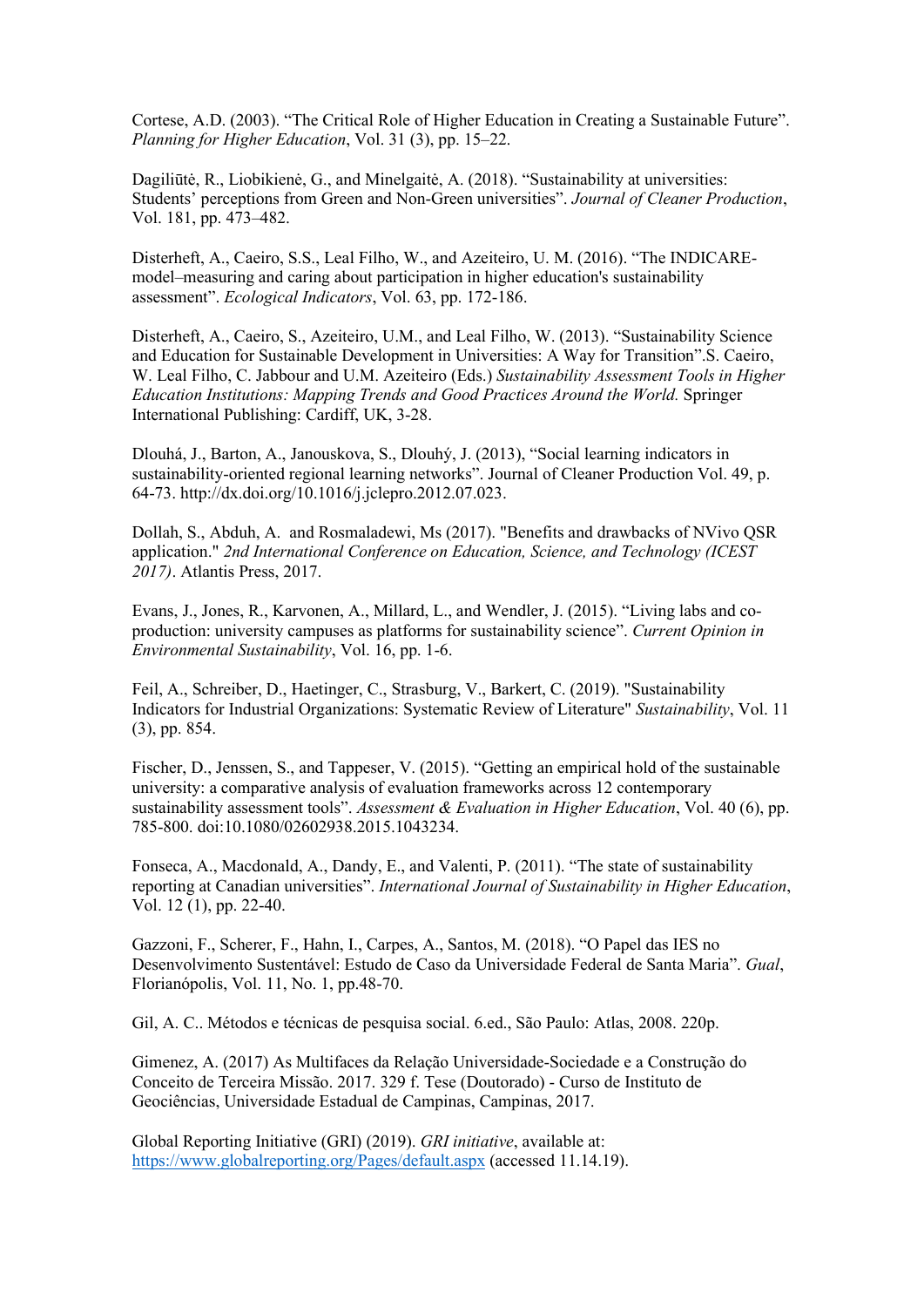Glover, A., Peters, C., and Haslett, S.K. (2011). "Education for sustainable development and global citizenship: an evaluation of the validity of the STAUNCH auditing tool". *International Journal of Sustainability in Higher Education*, Vol. 12 (2), pp. 125-144.

Gómez, F.U., Sáez-Navarrete, C., Lioi, S.R., and Marzuca, V.I. (2015). "Adaptable model for assessing sustainability in higher education". *Journal of Cleaner Production*, Vol. 107, pp. 475- 485.

Gómez Gutierrez, D., and Sepulveda, J.A.M. (2018). "Sustainability Indicators for Universities: Revision for a Colombian Case". *Global Journal of Research in Engineering*, Vol. 17 (5), pp. 1- 10.

GREENMETRIC, UI. (2015). *Criteria & Indicators*, available at: <http://greenmetric.ui.ac.id/criterian-indicator/> (accessed 11.14.19).

HAW Hamburg. n.d. *Inter-University Sustainable Development Research Programme (IUSDRP),* available at:<https://www.haw-hamburg.de/en/ftz-nk/programmes/iusdrp.html> (accessed 11.12.19).

Jacques, C. C.; Milanez, B.; Mattos, R. (2012) "Indicadores para Centros de Referência em Saúde do Trabalhador: proposição de um sistema de acompanhamento de serviços de saúde". *Ciência & Saúde Coletiva*, Rio de Janeiro, Vol. 17, No. 2, p.369-378.

Karatzoglou, B. (2013). "An in-depth literature review of the evolving roles and contributions of universities to Education for Sustainable Development". *Journal of Cleaner Production*, Vol. 49, pp. 44–53.

Koehn, P.H., and Uitto, J.I. (2014). "Evaluating sustainability education: lessons from international development experience". *Higher Education*, Vol. 67 (5), pp. 621-635.

Koester, R.J., Eflin, J., and Vann, J. (2006). "Greening of the campus: a whole-systems approach". *Journal of Cleaner Production*, Vol. 14 (9-11), pp. 769–779.

Kothari, A., MacLean L., Edwards, N., Hobbs A. (2011) "Indicators at the interface: managing policymaker-researcher collaboration". *Knowledge Management Research & Practice*, Vol. 9, No. 3, pp. 203-214.

Larran Jorge, M.L., Madueno, J.H., Cejas, M.Y.C., and Pena, F. (2015). "An approach to the implementation of sustainability practices in Spanish universities". *Journal of Cleaner Production*, Vol. 106**,** pp**.** 34-44.

Leal Filho, W., Frankenberger, F., Salvia, A. L., Azeiteiro, U., Alves, F., Castro, P., Will, M., Platje, J., Lovren, V. O., Brandli, L., Price, E., Doni, F., Mifsud, M., & Ávila, L. V. (2021). A framework for the implementation of the Sustainable Development Goals in university programmes. Journal of Cleaner Production, 299, 126915. https://doi.org/https://doi.org/10.1016/j.jclepro.2021.126915

Litosseliti, Lia. *Using focus groups in research*. A&C Black, 2003.

Lopatta, K., and Jaeschke, R. (2014). "Sustainability reporting at German and Austrian universities". *International Journal of Education Economics and Development*, Vol. 5 (1), pp. 66-90.

Lozano, R., Ceulemans, K., Alonso-Almeida, M., Huisingh, D., Lozano, F. J., Waas, T., Lambrechts, W., Lukman, R., and Hugé, J. (2015). "A review of commitment and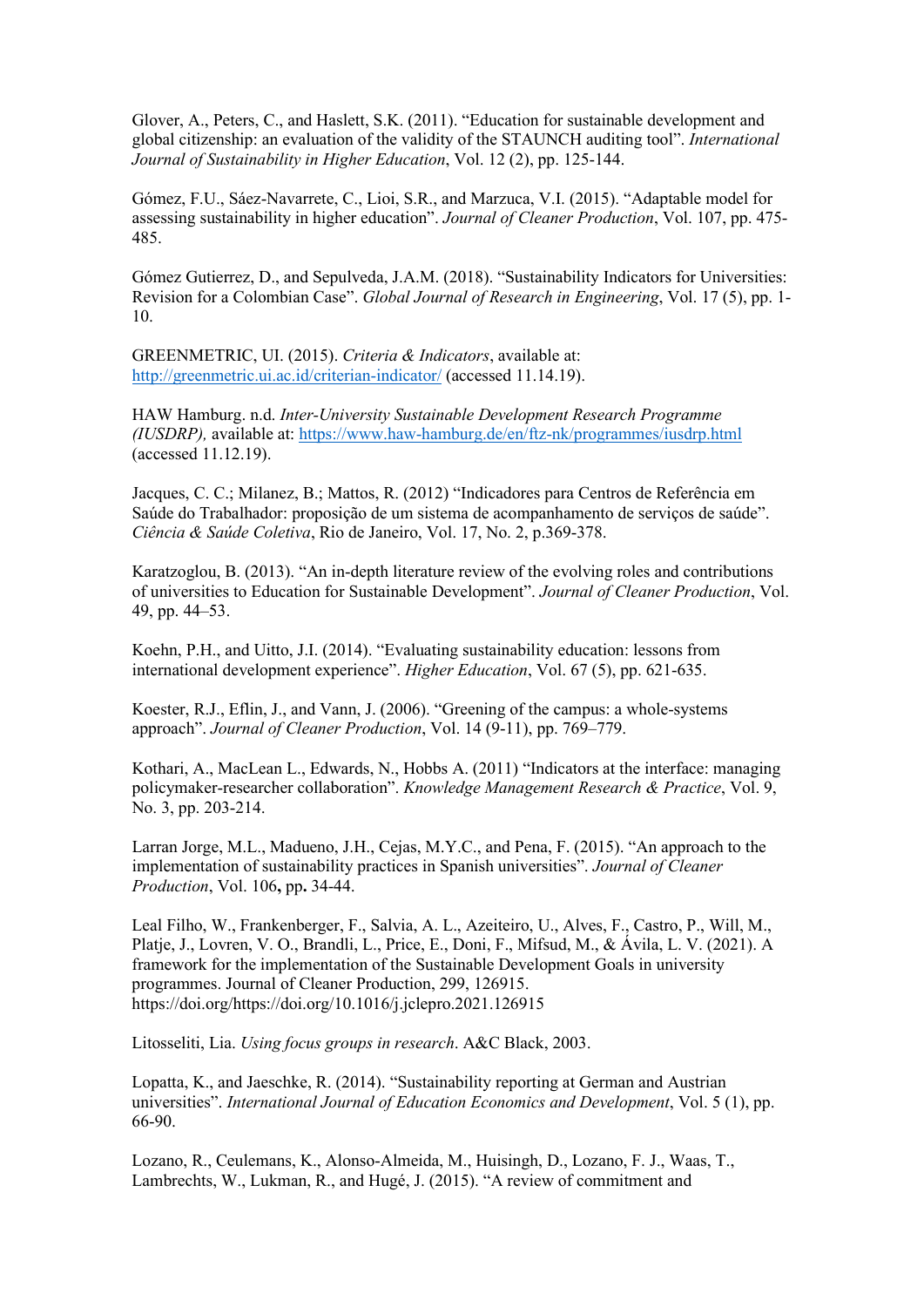implementation of sustainable development in higher education: results from a worldwide survey". *Journal of Cleaner Production*, Vol. 108, pp. 1-18.

Lozano, R., Lukman, R., Lozano, F. J., Huisingh, D., and Lambrechts, W. (2013). "Declarations for sustainability in higher education: becoming better leaders, through addressing the university system". *Journal of Cleaner Production*, Vol. 48, pp. 10-19.

Lozano, R., and Young, W. (2013). "Assessing sustainability in university curricula: exploring the influence of student numbers and course credits". *Journal of Cleaner Production*, Vol. 49, pp. 134-141.

Lozano, R. (2011). "The state of sustainability reporting in universities". *International Journal of Sustainability in Higher Education*, Vol. 12 (1), pp. 67-78.

Lozano, R. (2010). "Diffusion of sustainable development in universities' curricula: an empirical example from Cardiff University". *Journal of Cleaner Production*, Vol. 18 (7), pp. 637-644.

Lozano, R. (2006). "A tool for a graphical assessment of sustainability in universities (GASU)". *Journal of Cleaner Production*, Vol. 14 (9-11), pp. 963-972.

Lukman, R., Krajnc, D., and Glavic, P. (2010). "University ranking using research, educational and environmental indicators". *Journal of Cleaner Production*, Vol. 18 (7), pp. 619-628. http:// dx.doi.org/10.1016/j.jclepro.2009.09.015.

Madeira, A.C., Carravilla, M.A., Oliveira, J.F., and Costa, C.A. (2011). "A methodology for sustainability evaluation and reporting in higher education institutions". *Higher Education Policy*, Vol. 24 (4), pp. 459-479.

Mebratu, D. (1998). "Sustainability and sustainable development: historical and conceptual review". *Environmental impact assessment review*, Vol. 18 (6), pp. 493-520.

Moon, J., and Orlitzky, M. (2011). "Corporate social responsibility and sustainability education: A trans-Atlantic comparison". *Journal of Management & Organization*, Vol. 17 (5), pp. 583- 603.

Neubauer, C., and Matthieu C. (2017). "Global Pressing Problems and the Sustainable Development Goals". *Higher Education in the World 6: Towards a Socially Responsible University: Balancing the Global with the Local*, Global University Network for Innovation (GUNI), pp. 68-77. Girona: GUNi.

Neuendorf, K.. and Kumar, A. (2016). "Content Analysis". *The International Encyclopedia of Political Communication*, pp. 1–10.

Nishmura, E.K. (2015). "Inserção da Sustentabilidade nas Instituições de Ensino Superior: Um estudo comparativo dos casos da Escola de Engenharia de São Carlos da Universidade de São Paulo e da Universidade Leuphana de Lüneburg". São Carlos, São Paulo: Universidade de São Paulo, pp. 113.

Nunes, E., Pereira, I., Pinho, M.(2017). "A responsabilidade social universitária e a avaliação institucional: reflexões iniciais". *Avaliação: Revista da Avaliação da Educação Superior (Campinas)*.Vol. 22(1), pp.165-177, abr. 2017.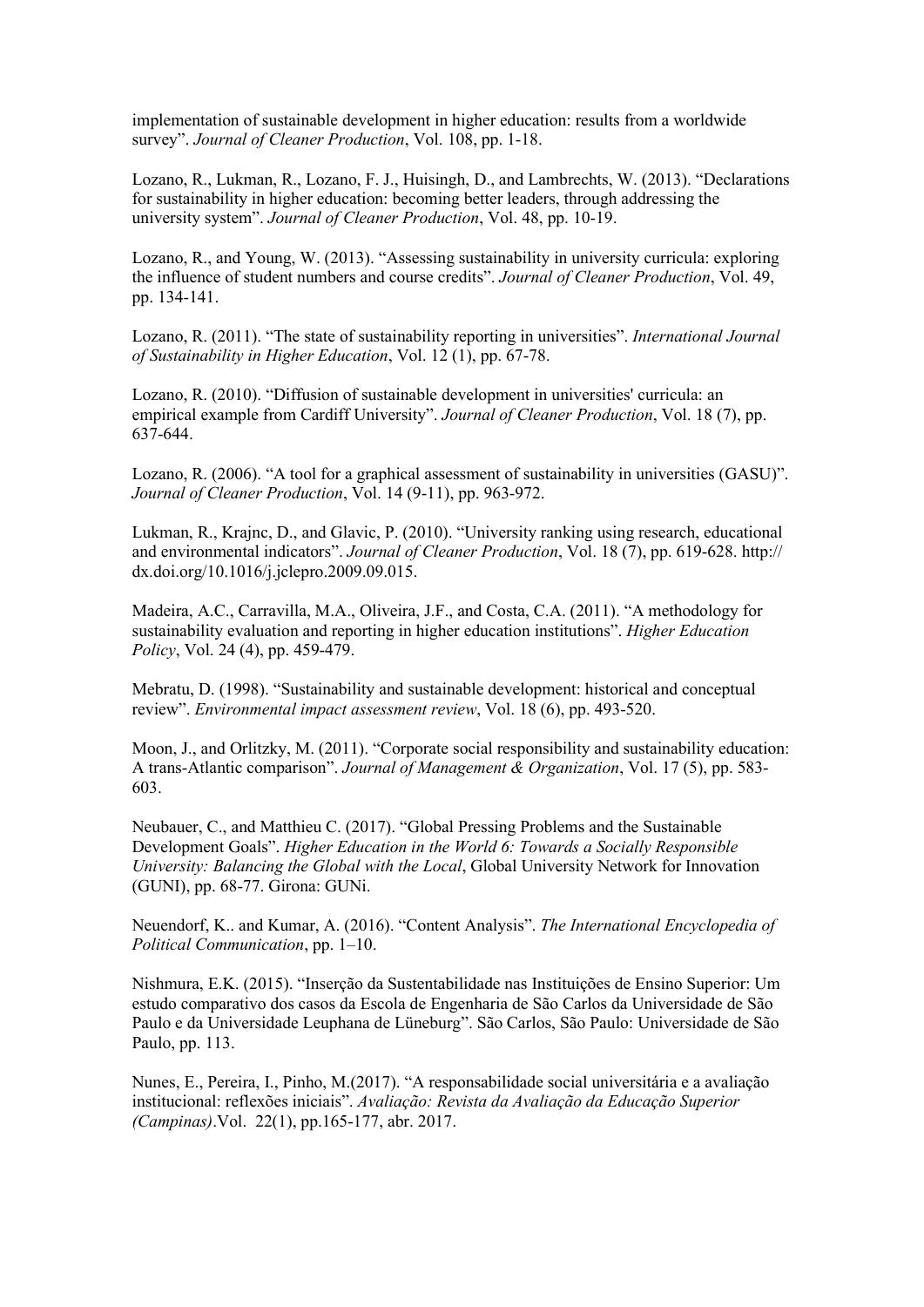Roorda, N., Rammel, C., Waara, S., and Fra Paleo, U. (2009). "AISHE 2.0 manual: assessment instrument for sustainability in higher education", Edition 2.0. Second draft, available at: [www.box.net/s/0dgIhugzyyzta4kkfb83](http://www.box.net/s/0dgIhugzyyzta4kkfb83) (accessed: 11.14.19).

Ruiz, L. (2016). "Incorporation of Environmental and Sustainable Indicators in Universities". *Journal of Environmental Protection*, Vol. 7(06), pp. 825. http://dx.doi.org/10.4236/jep.2016.76075.

Sachs, J.D. (2012). "From millennium development goals to sustainable development goals". *The Lancet*, Vol. 379 (9832), pp. 2206-2211.

Sachs, J.D. (2015). "Transforming Our World: The 2030 Agenda for Sustainable Development", available at:<https://courses.sdgacademy.org/courses/1976/learn> (accessed: 11.14.19).

Sassen, R., Azizi, L. (2018). "Assessing sustainability reports of US universities". *International Journal of Sustainability in Higher Education*, Vol. 19 (7), pp. 1158-1184. http://dx.doi.org/10.1108/ijshe-06-2016-0114.

Sassen, R., Dienes, D., Beth, C. (2014). "Nachhaltigkeitsberichterstattung deutscher Hochschulen (sustainability reporting of German higher education institutions)". *Zeitschrift Für Umweltpolitik & Umweltrecht*, Vol. 37 (3), pp. 258-277.

SDSN. (2017). "Getting Started with the SDGs in Universities: A Guide for Universities". *Higher Education Institutions and the Academic Sector*. Melbourne: Sustainable Development Solutions-Australia/Pacific.

Setó-Pamies, D., Domingo-Vernis, M., and Rabassa-Figueras, N. (2011). "Corporate social responsibility in management education: Current status in Spanish universities". *Journal of Management & Organization*, Vol. 17 (5), pp. 604-620.

Shi, H., Lai, E. (2013). "An alternative university sustainability rating framework with a structured criteria tree". *Journal of Cleaner Production*, Vol. 61, pp. 59-69.

Shoaf, L., Shoaf, M. (2006). "The Hidden Advantages of Focus Group Interviews in Educational Research". *Journal Of School Public Relations*, Vol. 27, No. 3, pp. 342-354.

Silva Júnior, S.; Costa, F. J. (2014), "Mensuração e Escalas de Verificação: uma Análise Comparativa das Escalas de Likert e Phrase Completion", *PMKT – Revista Brasileira de Pesquisas de Marketing, Opinião e Mídia*, São Paulo, Vol. 15, p.1-16.

Slaymark, V. (2018) "Improving the Sustainability of HVL: A Translation of the SDGs for Higher Education Institutes and HVL Stakeholders' Perceptions, Engagement and Recommendation in Relation to HVL Sustainability". 182 p. Master Thesis In Climate Change Management, Department Of Environmental Sciences, Faculty Of Engineering And Science, Western Norway University Of Applied Sciences, Sogndal, 2018.

Soini, K., Jurgilevich, A., Pietikäinen, J., and Korhonen-Kurki, K. (2018). "Universities responding to the call for sustainability: a typology of sustainability centres". *Journal of Cleaner Production*, Vol. 170, pp. 1423-1432.

STARS. (2017). *STARS 2.1 technical manual*. S.l: Aashe, 321 p. available at: <https://www.aashe.org/wp-content/uploads/2017/04/STARS-Technical-Manual-v2.1.2.pdf> (accessed 11.21.19).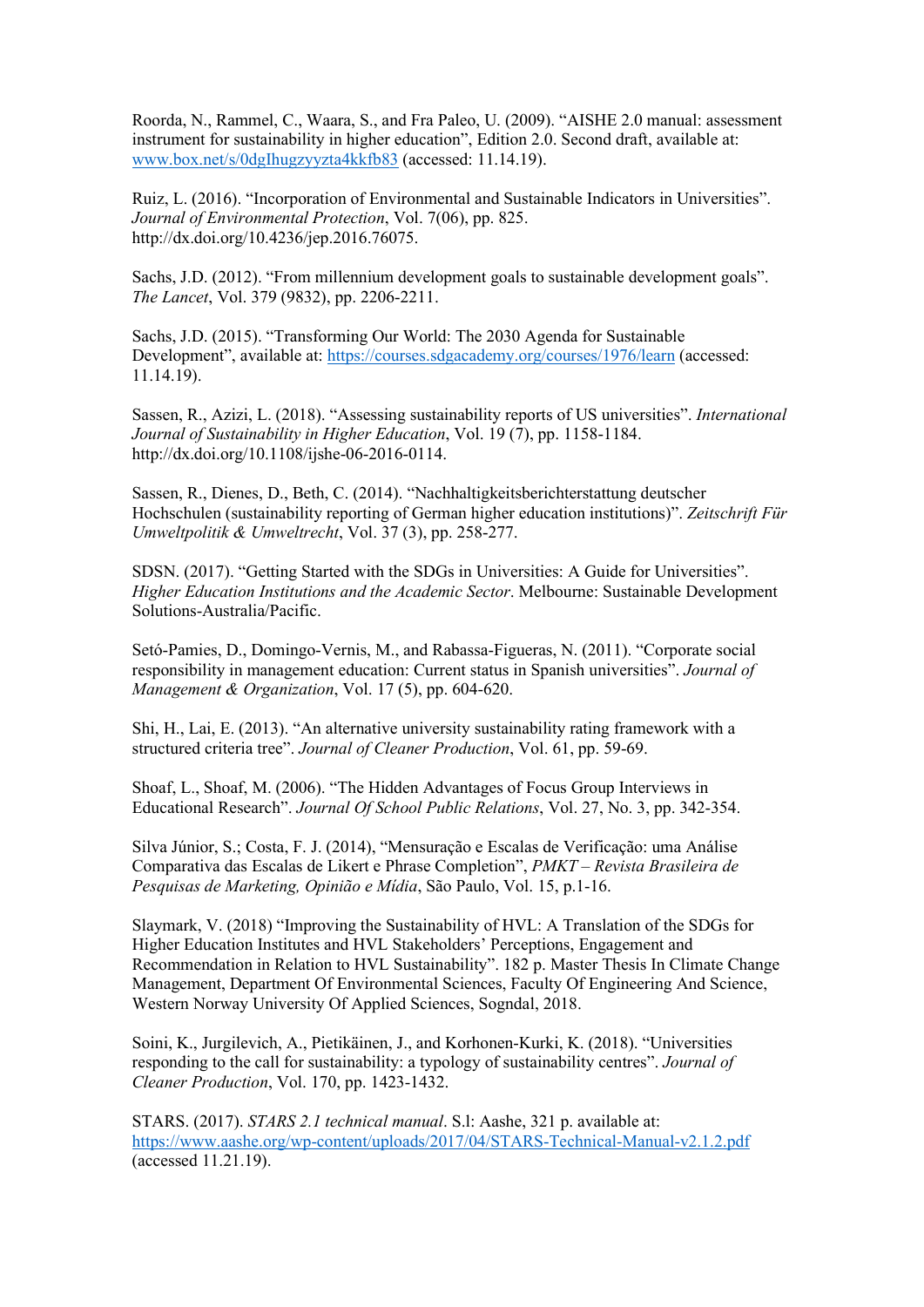Stewart, D., Shamdasani, P. (2014). "Focus Groups: Theory and Practice**"**. Newbury Park: *Sage Publications*. pp. 224.

THE (2020). Times Higher Education. University Impact Rankings 2019: methodology, available at: https://www.timeshighereducation.com/impact-rankings-2020-methodology (accessed: 10.06.21)

Togo, M., Lotz-Sisitka, H. (2009). Unit-Based Sustainability Assessment Tool – USAT. Howick: Share‐net, 45 p.

Triyono, M. (2015) "The Indicators of Instructional Design for E- learning in Indonesian Vocational High Schools". P*rocedia - Social And Behavioral Sciences*, Vol. 204, pp. 54-61.

UNDP. (2019). *Millennium Development Goals*, available at: [https://www.undp.org/content/undp/en/home/sdgoverview/mdg\\_goals.html](https://www.undp.org/content/undp/en/home/sdgoverview/mdg_goals.html) (accessed 11.14.19).

UNESCO. (2017). *Educação para os Objetivos de Desenvolvimento Sustentável: Objetivos de aprendizagem*. Paris: United Nations Educational, Scientific and Cultural Organization, 66 p.

UNESCO. (2014). *Shaping the Future We Want: UN Decade of Education for Sustainable Development (2005-2014)*. Paris: United Nations Educational, Scientific and Cultural Organization, 198 p. Final Report.

United Nations. n.d. *SDG Indicators*, available at: <https://unstats.un.org/sdgs/indicators/indicators-list/> (accessed 16.11.19)

United Nations. (2015). *The Millennium Development Goals Report 2015*. New York: United Nations, 75.

United Nations. (1993). *AGENDA 21*. United Nations Conference on Environment & Development. Rio de Janeiro: United Nations Department of Economic and Social Affairs (DESA). New York: United Nations.

United Nations Millennium Campaign. (2015). *We the Peoples, Celebrating 8 Million Voices: The MY World Global Survey for a Better World*. United Nations: New York, NY, USA.

Università di Bologna. (2017). *Report on U.N. Sustainable Development Goals 2016*. Bologna: Finance and Subsidiaries Division - Evaluation and Strategic Planning Unit.

University Leaders for a Sustainable Future (ULSF). (1999). *Sustainability Assessment Questionnaire (SAQ) for Colleges and Universities*. University Leaders for a Sustainable Future, Washington, DC.

University of Melbourne (2015). *Sustainability Report 2015*. Melbourne: University of Melbourne, 45.

Waheed, B., Khan, F.I., and Veitch, B. (2011a). "Developing a quantitative tool for sustainability assessment of HEIs". *International Journal of Sustainability in Higher Education*, Vol. 12 (4), pp. 355-368. http://dx.doi.org/10.1108/14676371111168278.

Waheed, B., Khan, F.I., Veitch, B., and Hawboldt, K. (2011b). "An integrated decision making framework for sustainability assessment: a case study of memorial University". *Higher Education Policy*, Vol. 24 (4), pp. 481-498.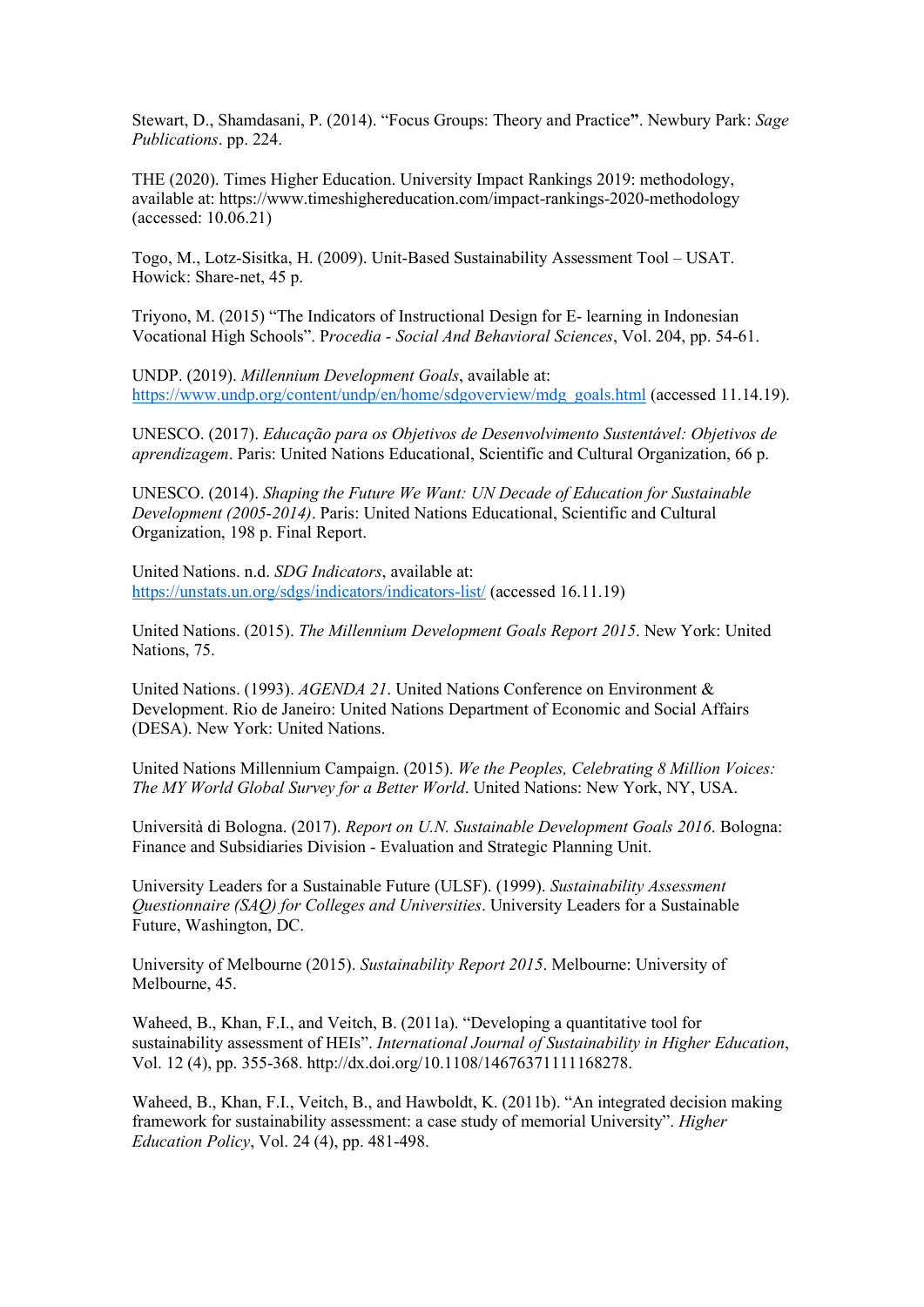Waheed, B., Khan, F.I., Veitch, B., and Hawboldt, K. (2011c). "Uncertainty-based quantitative assessment of sustainability for higher education institutions". *Journal of Cleaner Production*, Vol. 19 (6-7), pp. 720-732.

West, M.(2001). Applications of Computer Content Analysis. Reino Unido: Ablex Pub.

White, G.B., and Koester, R.J. (2012). "STARS and GRI: tools for campus greening strategies and prioritizations". *Sustainability: The Journal of Record*, Vol. 5 (2), pp. 100-106.

Wright, N., and Bennett, H. (2011). "Business ethics, CSR, sustainability and the MBA". *Journal of Management & Organization*, Vol. 17 (5), pp. 641-655.

Yarime, M., and Tanaka, Y. (2012). "The issues and methodologies in sustainability assessment tools for higher education institutions: a review of recent trends and future challenges". *Journal of Education for Sustainable Development*, Vol. 6 (1), pp. 63-77.

Yuan, X., and Zuo, J. (2013). "A critical assessment of the higher education for sustainable development from students' perspectives e a Chinese study". *Journal of Cleaner Production*, Vol. 48, pp. 108-115.

### **About the Authors**

Juliane Sapper Griebeler has a degree in Environmental and Sanitary Engineering from the Federal University of Santa Maria (2016). She is specialist in Management and Environmental Education (2017) and holds an MBA in Project Management (2018), both from UNIASSELVI. She completed her Master's degree in Civil and Environmental Engineering at the University of Passo Fundo, Brazil (2019). Her interests include the Sustainable Development Goals, green campus and environmental management.

Prof. Dr. Luciana Londero Brandli is a Professor at the University of Passo Fundo, Brazil. Her work focuses on sustainability in higher education, the 2030 Agenda, Climate Change, Education for Sustainability and Sustainable Cities. She is Deputy Editor of the Encyclopedias of Sustainability in Higher Education and of the UN Sustainable Development Goals. She serves on the editorial board of various journals, supervises a number of master's and doctoral students on engineering, environment and sustainability issues and has in excess of 300 publications. She is the co-investigator in Brazil for the Transforming Universities for a Changing Climate research project.

Dr. Amanda Lange Salvia is a Research Associate of the international project Transforming Universities for a Changing Climate at the University of Passo Fundo, Brazil, and Deputy Editor of the Encyclopedia of the Sustainable Development Goals. Her work focuses on the role of universities towards sustainability, the impacts of climate change and the Sustainable Development Goals.

Prof. Dr. Walter Leal Filho holds the Chairs of Climate Change Management at the Hamburg University of Applied Sciences (Germany), and Environment and Technology at Manchester Metropolitan University (UK). He directs the European School of Sustainability Science and Research (ESSSR) and the Inter-University Sustainable Development Research Programme, the world´s largest network of universities specifically focusing on research on matters related to sustainable develpment.

Giovana Reginatto has a degree in Civil Engineering (2020) and is currently a Master's student in the Graduate Program of Civil and Environmental Engineering at the University of Passo Fundo, Brazil. Her interests are on the Sustainable Development Goals, sustainability at universities, and adaptation and mitigation to climate change. She is also a researcher of the project Transforming Universities for a Changing Climate.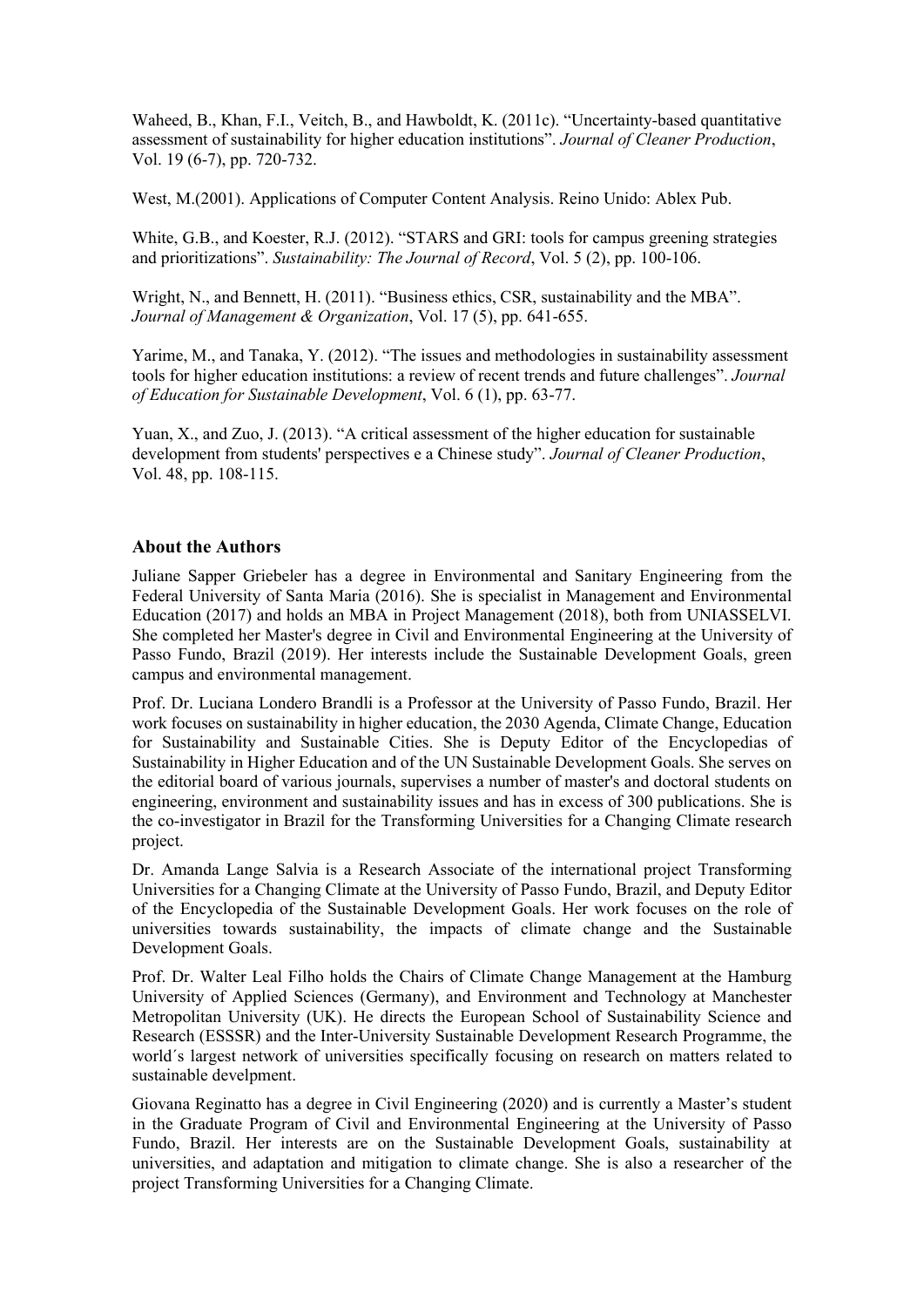### **Appendix A: Questionnaire**

## **EVALUATION OF SUSTAINABLE DEVELOPMENT GOALS INDICATORS FOR HIGHER EDUCATION INSTITUTIONS**

#### **General data**

- 1. Which is your institution?
- 2. What is your main area of interest?

 $\overline{\phantom{a}}$  , and the set of the set of the set of the set of the set of the set of the set of the set of the set of the set of the set of the set of the set of the set of the set of the set of the set of the set of the s

 $\overline{\phantom{a}}$  , and the set of the set of the set of the set of the set of the set of the set of the set of the set of the set of the set of the set of the set of the set of the set of the set of the set of the set of the s

3. What is your degree level?

| () Bachelor's Degree | () Master's Degree |
|----------------------|--------------------|
| () Doctoral Degree   | $()$ Other:        |

- 4. What is your role at the University?
- 
- 
- ( ) Researcher ( ) Department coordinator ( ) Teacher ( ) Student ( ) Other:



Goal 1: End poverty in all its forms everywhere  $\mathbf{\hat{N}}$   $\mathbf{\hat{N}}$  Goal 2: Zero Hunger

Goal 4: Ensure inclusive and equitable quality education and promote lifelong learning opportunities for all

Goal 7: Ensure access to affordable, reliable, sustainable and modern energy for all





Goal 16: Promote peaceful and inclusive societies for sustainable development, provide access to justice for all and build effective, accountable and inclusive







Goal 5: Achieve gender equality and empower all women and girls

Goal 8: Promote sustained, inclusive and sustainable economic growth, full and productive employment and decent work for all

Goal 11: Make cities and human settlements inclusive, safe, resilient and sustainable

Goal 14: Conserve and sustainably use the oceans, seas and marine resources for sustainable development

Goal 17: Strengthen the means of implementation and revitalize the global partnership for sustainable development













of water and sanitation for all Goal 9: Build resilient

infrastructure, promote inclusive and sustainable industrialization and foster innovation



Goal 15: Protect, restore and promote sustainable use of terrestrial ecosystems, sustainably manage forests, combat desertification, and halt and reverse